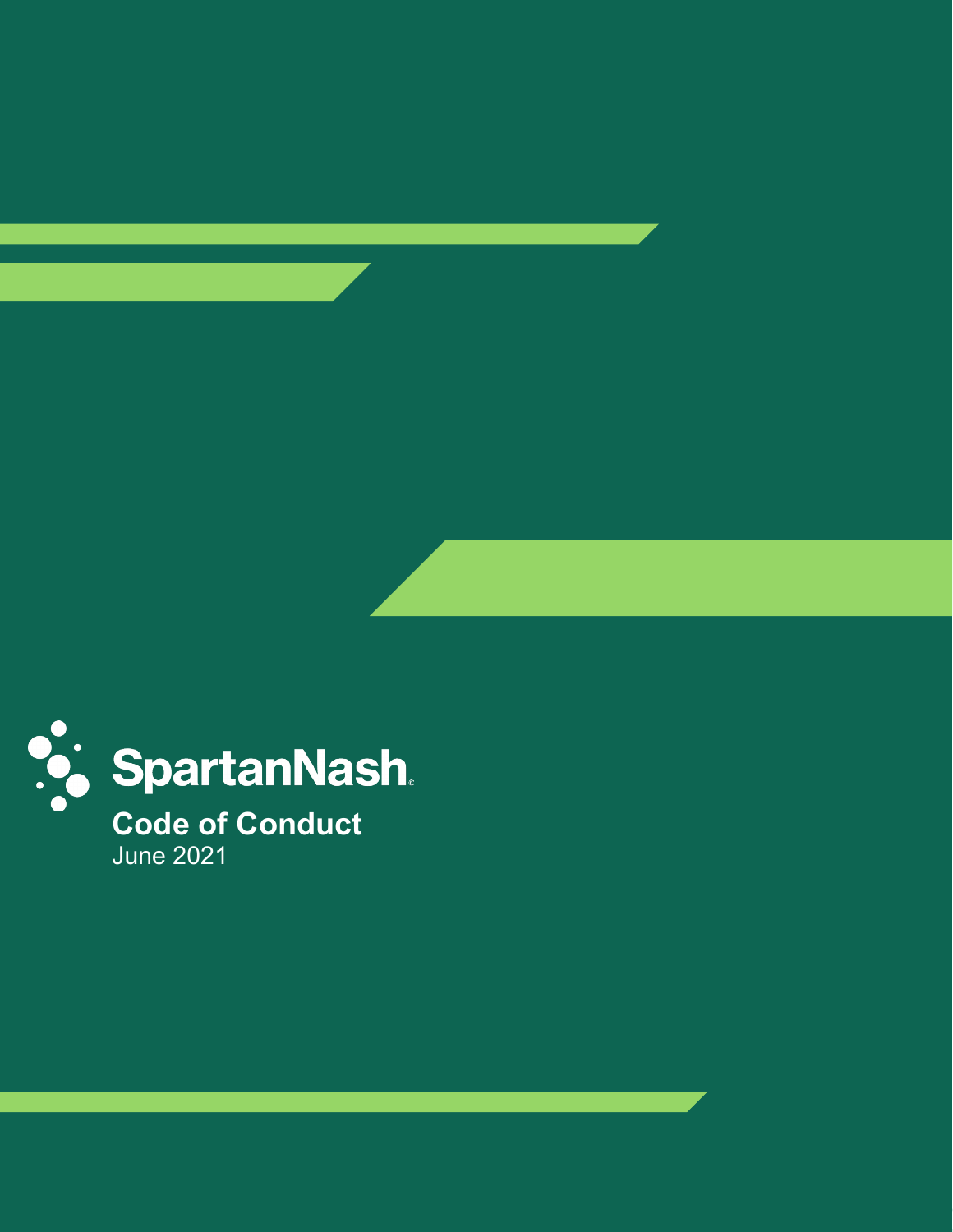# Table of Contents

| Introduction<br>Who Must Follow SpartanNash's Code of Conduct                                                                                                                                                                                                                                                                                               |
|-------------------------------------------------------------------------------------------------------------------------------------------------------------------------------------------------------------------------------------------------------------------------------------------------------------------------------------------------------------|
|                                                                                                                                                                                                                                                                                                                                                             |
|                                                                                                                                                                                                                                                                                                                                                             |
| <b>Warning Signs</b><br>Quick Quiz<br>Reporting Concerns and Getting Advice<br><b>Retaliation Prohibited</b><br>Consequences of Violating the Code                                                                                                                                                                                                          |
| Fair Employment Practices and Workplace Respect<br>Harassment and Intimidation-Free Workplace<br>Alcohol and Drug-Free Environment<br>Safe and Violence-Free Workplace                                                                                                                                                                                      |
| Accurate Business Records, Financial Reporting and Record Management<br><b>Avoid Conflicts of Interest</b><br>Don't Accept Gifts or Entertainment That Could Compromise Your Judgment<br>Protect SpartanNash Property<br>Frequent Flyer/Loyalty Program Rewards<br>Protect Confidential and Proprietary Information<br>Don't Engage in Insider Trading      |
| Deal Fairly<br>Don't Provide Gifts or Entertainment Meant to Compromise the Judgment of Others<br>Choose Suppliers for Good Business Reasons<br>Comply with all Government Procurement Laws and Regulations<br>Protect Customer and Supplier Information                                                                                                    |
| Compliance with Antitrust and Trade Regulation Reguirements<br>Anti-Bribery<br>Making Charitable Contributions<br><b>Political Activities and Contributions</b><br><b>Civic Engagement Activities</b><br>Lobbying Activities<br>Government Investigations<br>Communications with the Public<br><b>Providing Safe Products</b><br>Protecting the Environment |
| 19<br><b>Compliance Committee</b><br>Day-to-Day Administration of the Code<br>Certification of Compliance<br>Dealing with Reports of Non-Compliance                                                                                                                                                                                                         |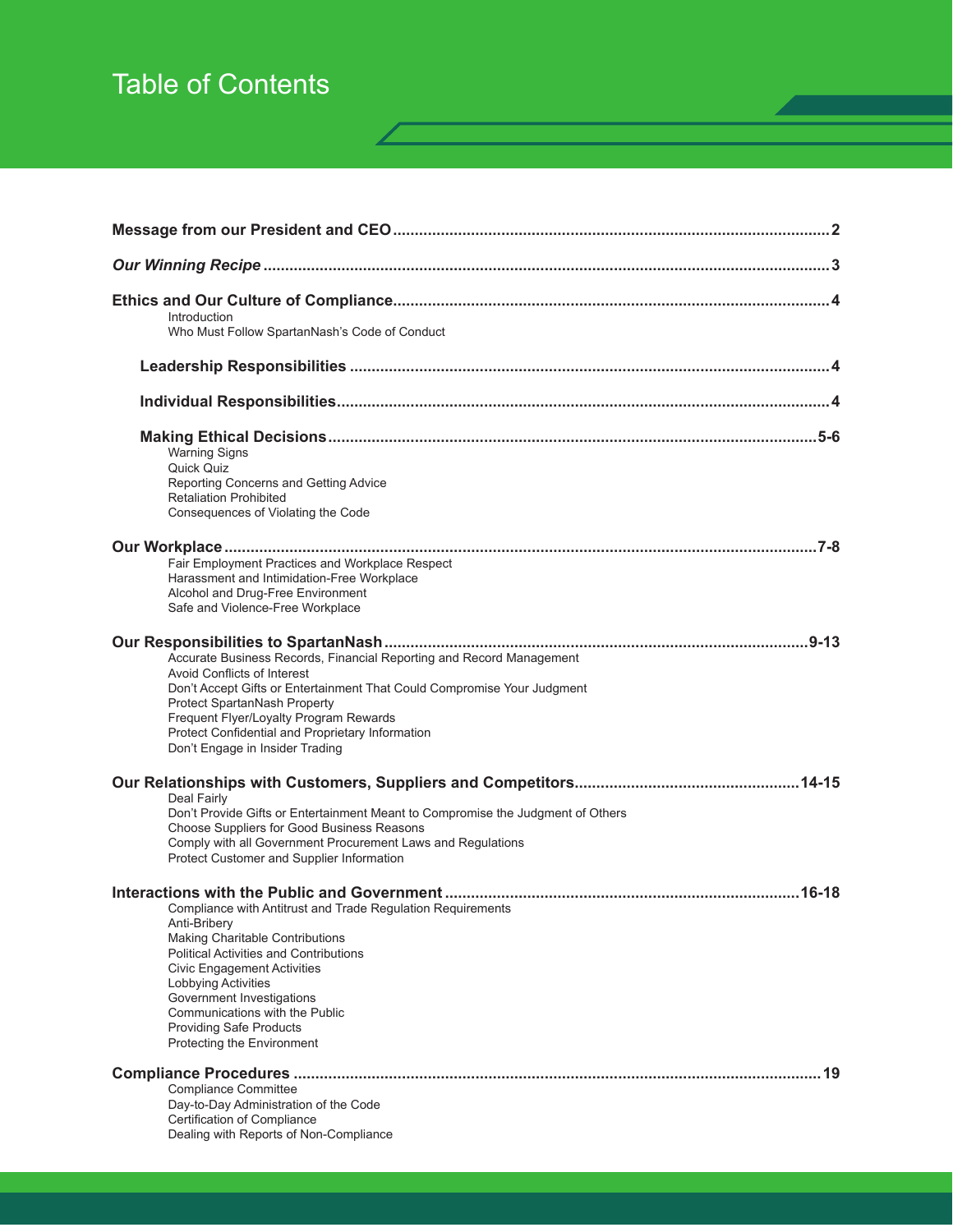## The SpartanNash Code: **People First**, Every Day.

SpartanNash has proudly served our communities for more than 100 years, and we have worked hard to earn the trust of our Associates, customers and guests. As Associates, we are stewards of the brand, making each of us personally responsible for preserving SpartanNash's respected reputation and for building a legacy worth celebrating.

The SpartanNash Code of Conduct outlined in the following pages explains in detail our ethical operating standards. It will help us act with integrity and make compliant decisions consistently across the organization. From a high level, these standards can be summarized in two simple words: **People First**. SpartanNash puts **People First** by:

- Hiring fairly
- Investing in our teams and developing talent in every corner of the organization
- Fostering a culture of respect
- Looking out for the safety and wellbeing of our Associates and guests
- Selecting suppliers and vendors who hold themselves to high ethical standards
- Delivering exceptional service to our customers
- Being good neighborhood and community partners
- Protecting our environment for future generations
- Advocating for essential industry workers

Every Associate is expected to read and be familiar with our Code of Conduct. Of course, it cannot outline every scenario that may arise. In uncertain situations, act on principle using **People First** as your North Star and our Core Behaviors of **We Serve**, **We Create Solutions**, **We Win** and **We Have Fun** as your guardrails. If you are ever unsure of the right thing to do, please get input from a manager.

**People First** is a critical part of *Our Winning Recipe* for future growth and success, and YOU – our Associates – are the key ingredient. Thank you for the vital role you play in delivering the ingredients for a better life!

**Tony Bashir Sarsam** President and Chief Executive Officer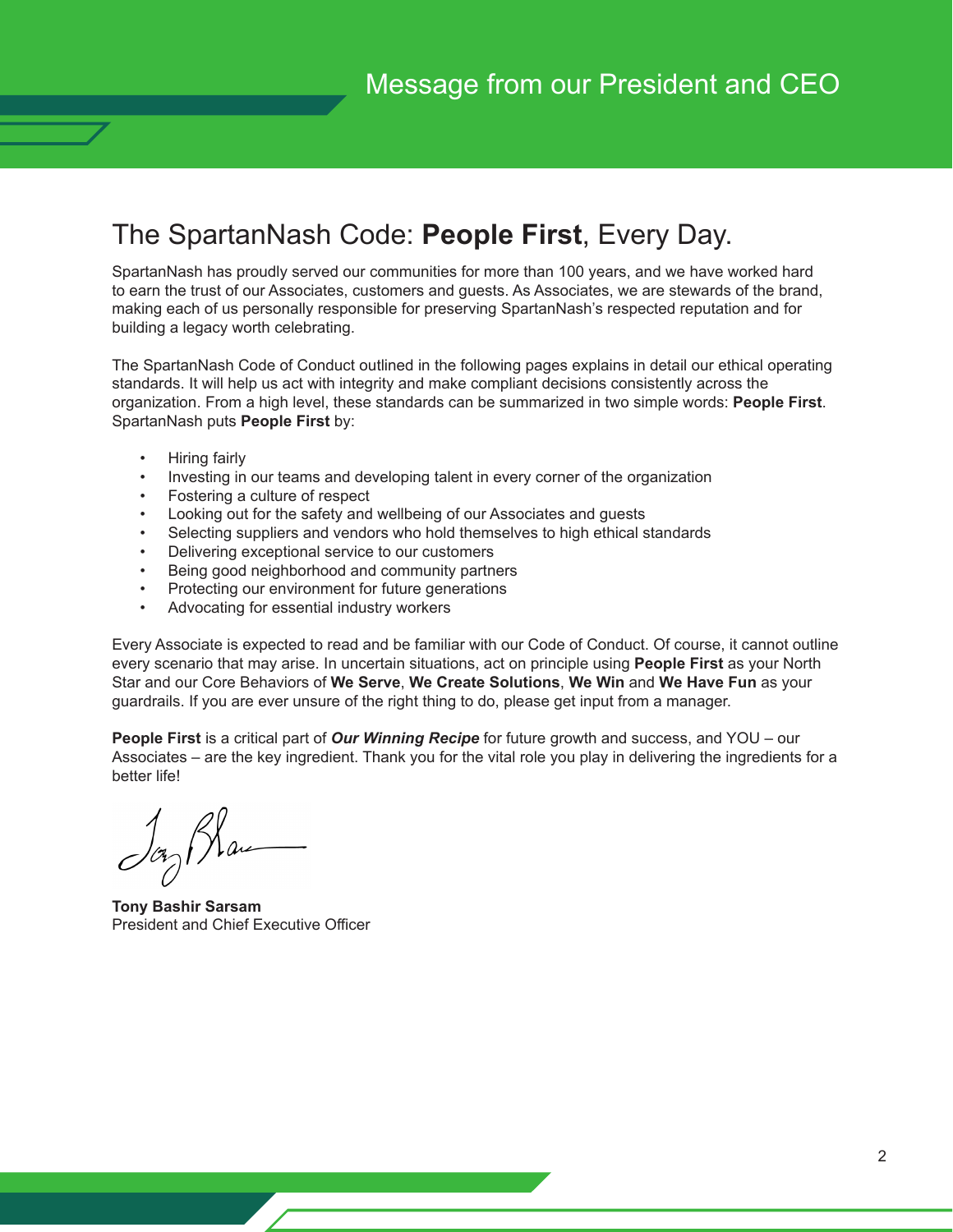# OUR OUR WINNING RECIPE RECIPE

## MISSION

We deliver the ingredients for a better life.



Our Winning Recipe sets the strategic direction for the growth and stewardship of SpartanNash. While living our Core Behaviors and building our Core Capabilities, our Associates will earn our reputation as the most customer-focused, innovative food solutions company.

The success of our strategic direction and its execution is in the hands of our people. That's why our **People First** culture is so important. For us, this means investing in our people is the first investment we make. And as we cultivate an environment in which Associates can do their best work, we are building the foundation for a thriving business that will last … for the people of SpartanNash and their families.

## SIGNATURE STRENGTH

We will be the most customer-focused, innovative food solutions company.

## **CORE** CAPABILITIES

Engaged and diverse Associates providing extraordinary service and expertise

### PEOPLE OPERATIONAL EXCELLENCE

Our Supply Chain efficiency, in-store execution, customer service and applied use of technology

#### INSIGHTS THAT DRIVE **SOLUTIONS**

Customer & shopper insights that deliver leading-edge products & services

## CORE BEHAVIORS









**OUR VISION** We see a day when our customers say, "I can't live without them."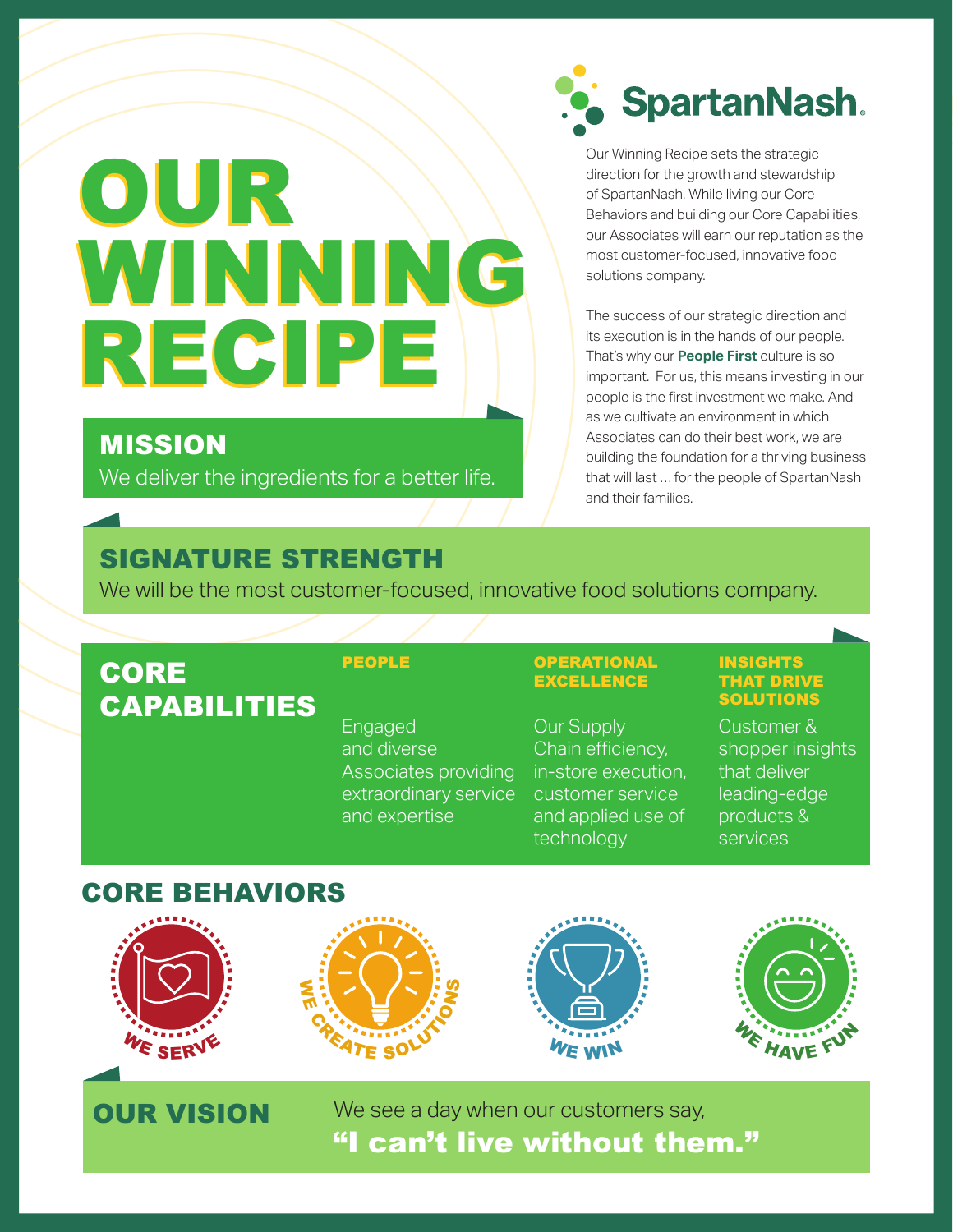#### **Introduction**

SpartanNash Company ("SpartanNash" or "Company") is committed to conducting its business ethically and in compliance with applicable laws and regulations. At SpartanNash, you are expected to uphold the highest standards of integrity, to exercise sound ethical judgment and to obey applicable federal, state and local laws and regulations governing the conduct of our business and financial reporting. This Code of Conduct ("Code") is designed to provide you with guidance in recognizing and dealing with ethical issues, to provide mechanisms for reporting unethical conduct, and to help foster a culture of honesty and accountability.

When we do business with the federal government, there are some additional laws and rules that we must follow. Look for these rules in the Code of Conduct and remember them as you engage in business with or for the government.

#### **Who Must Follow SpartanNash's Code of Conduct?**

All members of the SpartanNash Board of Directors ("Directors"), officers and Associates, including those working for our subsidiaries and affiliates, are expected to understand and follow the Code in their business practices and performance of dayto-day responsibilities. We expect that vendors and contractors with whom we do business will also embrace similar behaviors and standards as those reflected in the Code and as required in the SpartanNash Vendor Code of Conduct.

#### **Leadership Responsibilities**

Members of both SpartanNash management as well as the Board of Directors have responsibilities under the Code that go beyond those required of all Associates. Company leaders are expected to lead by example and build and maintain a culture where ethical conduct is recognized, valued and exhibited by all Associates. Management is expected to:

- Monitor and enhance compliance programs, encourage Associates to raise questions and concerns, and consider compliance issues in evaluating and rewarding Associates.
- Immediately convey to the Vice President, Internal Audit or the Executive Vice President and Chief Legal Officer complaints or concerns received from Associates or other persons

involving accounting, internal controls and audit matters.

- Immediately convey to appropriate members of management any other reports received regarding non-compliance with this Code.
- Respond to compliance problems by taking prompt corrective action to fix identified weaknesses in compliance measures; taking appropriate disciplinary action; and consulting with the Executive Vice President and Chief Human Resources Officer or Executive Vice President and Chief Legal Officer. Compliance issues related to the Company's financial records or processes may also be raised to the Vice President, Internal Audit. The Company will make all required notifications to the appropriate regulators and law enforcement authorities.

#### **Individual Responsibilities**

We expect everyone covered by this Code to act with honesty, fairness and trustworthiness in all business-related activities and relationships, and to follow the basic principles below as well as those listed more specifically herein:

- Review the Code and make sure you understand all of its provisions.
- Seek assistance from your supervisor or other SpartanNash resource when you have questions about the application of the Code or other applicable legal requirements. See the section below entitled "Reporting Concerns and Getting Advice." If in doubt, ask first.
- Promptly raise any concerns that you or others may have about possible violations of the Code, or about requests or directions that you believe may violate the Code.
- Understand the options you have for raising or reporting concerns about possible violations of the Code. See the section below entitled "Reporting Concerns and Getting Advice."
- If you report a possible violation of the Code and the matter is not resolved, escalate the issue or concern to Human Resources, the Legal Department or through the SpartanNash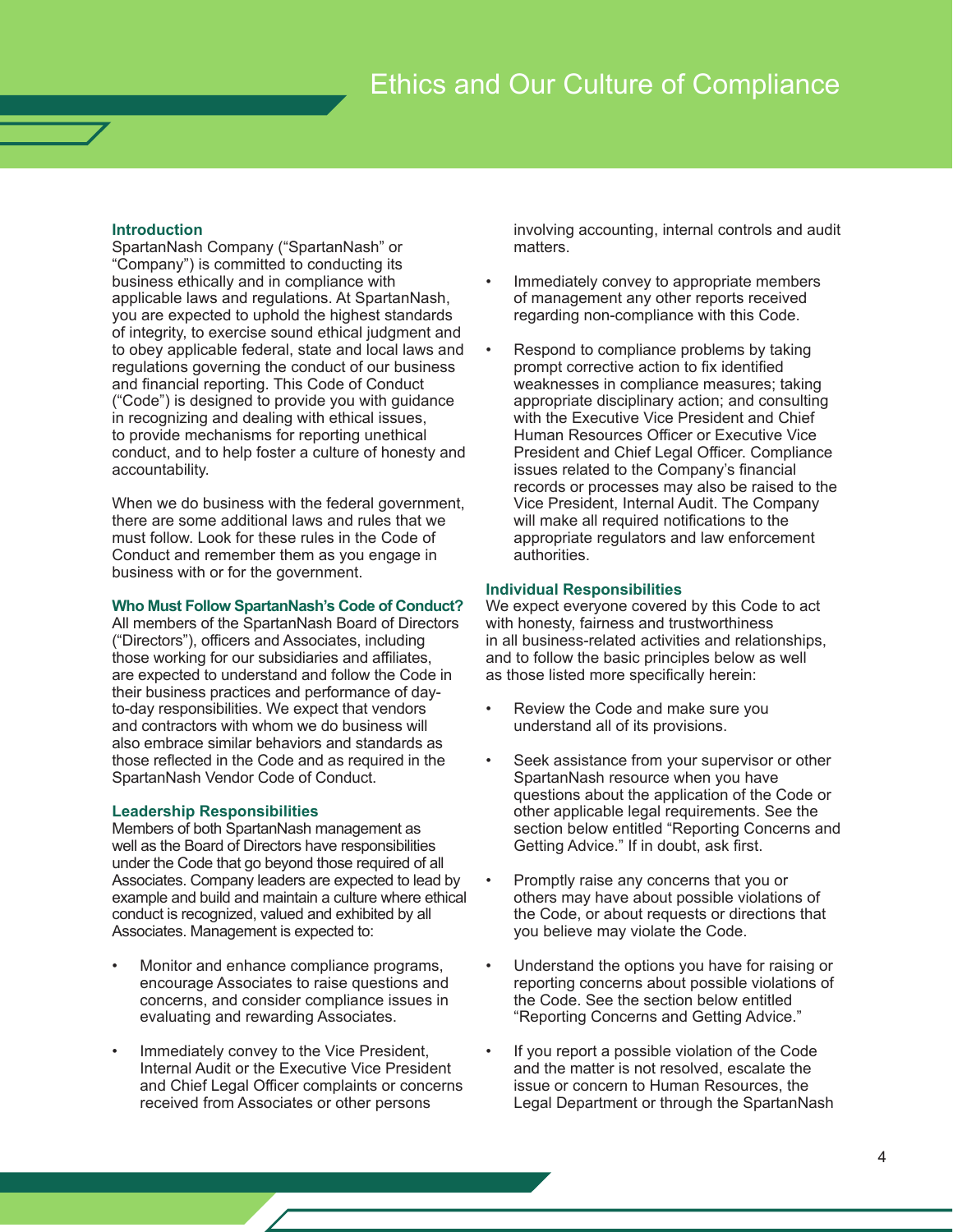Ethics Line at 800-710-4848 or spartannashcompany.ethicspoint.com.

• Cooperate with any investigations into possible violations of the Code.

#### **Making Ethical Decisions**

Like most guidelines and codes of conduct, this Code cannot anticipate or specifically address every business or workplace situation that may arise. That being the case, it is important that you use your best judgment when you are faced with a new or difficult business conduct situation, and you are considering a course of action.

#### **Warning Signs**

*You are on thin ethical ice when you hear or say:*

- "Well, maybe this once . . ."
- "No one will ever know . . ."
- "It doesn't matter how it gets done, as long as it gets done."
- "Everyone else does it."
- "Don't leave a paper trail."
- "What's in it for me?"
- "This will destroy the competition."
- "We didn't have this conversation."

If you find yourself using any of these phrases, take the following quick quiz to make sure you are on solid ethical ground.

#### **Quick Quiz**

*When in doubt, ask yourself:*

- Are my actions legal?
- Am I being fair and honest?
- Will my action stand the test of time?
- How will I feel about myself afterwards?
- How will it look in the headlines of my hometown newspaper?
- Will I sleep soundly tonight?
- What would I tell my child to do?
- How would I feel if my family, friends and neighbors knew what I was doing?

Sometimes the right action is the hard choice. Always remember that if you are unsure of what to do in any situation, ask for help before you act.

#### **Reporting Concerns and Getting Advice**

Your supervisor is the starting point for reporting possible violations under this Code or seeking advice on ethical questions you may have. If your supervisor is unable to address your issue or concern, or if for any reason you feel uncomfortable reporting or discussing the issue or concern with your supervisor, you may contact any level of management through the use of SpartanNash's Open Door Policy. You may also choose to report your concern (anonymously if you are not comfortable identifying yourself) through the following resources.



**Discuss an issue**

- HR*Now*: 877-552-1313
- Internal Audit: 616-878-2893
- Legal: 616-878-8711



## **Call SpartanNash's Ethics Line**

Available 24 hours a day, seven days a week on a confidential basis, at 800-710-4848.



#### spartannashcompany.ethicspoint.com **Click to file a report**

The Ethics Line (phone and online) is operated by an independent, professional service that is not a part of SpartanNash.

All reports are taken seriously and each allegation is investigated. Appropriate corrective action will be taken in connection with any violation of the Code. Reports may be made verbally or in writing, and may be made anonymously if you are not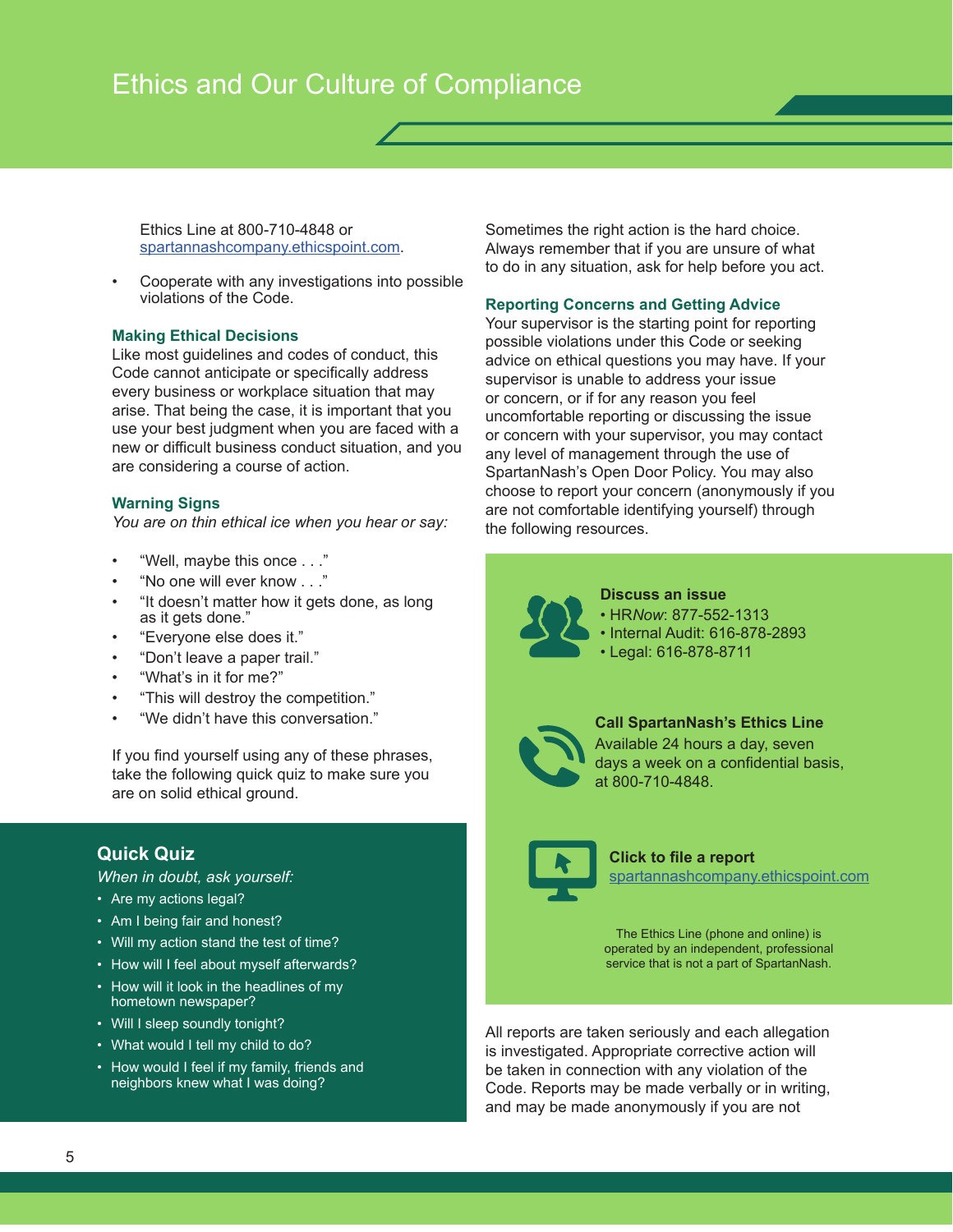comfortable identifying yourself. We encourage you to give your contact information with your report, so the Company can contact you with follow-up questions should additional information be needed to conduct an appropriate and thorough investigation. Every effort will be made to maintain the confidentiality of those who report a concern or violation of the Code, but limited disclosure may be necessary in some cases to effectively conduct an investigation. If you are willing to identify yourself, you will be provided with feedback when the investigation is completed.

Apart from reporting possible violations of the Code, you should also be aware that various sections of this Code require you to obtain the approval of a specified level of management higher than your supervisor before you may engage in certain types of activities. You should read the Code carefully to be sure you are familiar with those situations.

#### **Retaliation Prohibited**

SpartanNash does not tolerate reprisal or retaliation of any kind against those making a good faith report of a known or suspected violation of the law, this Code or any other SpartanNash policy.

If you feel you have been retaliated against, you should immediately contact the one of the following:

- **Executive Vice President and Chief Human** Resources Officer
- Your Human Resources representative
- **Executive Vice President and Chief Legal Officer**

SpartanNash will take disciplinary action, up to and including termination of employment, against any Associate who engages in any form of retaliation or reprisal.

#### **Consequences of Violating the Code**

All violations of our Code, no matter how trivial they may seem at the time, may be harmful to the interests of the Company and will be treated accordingly. Associates who violate the Code may be subject to disciplinary action, which may include termination.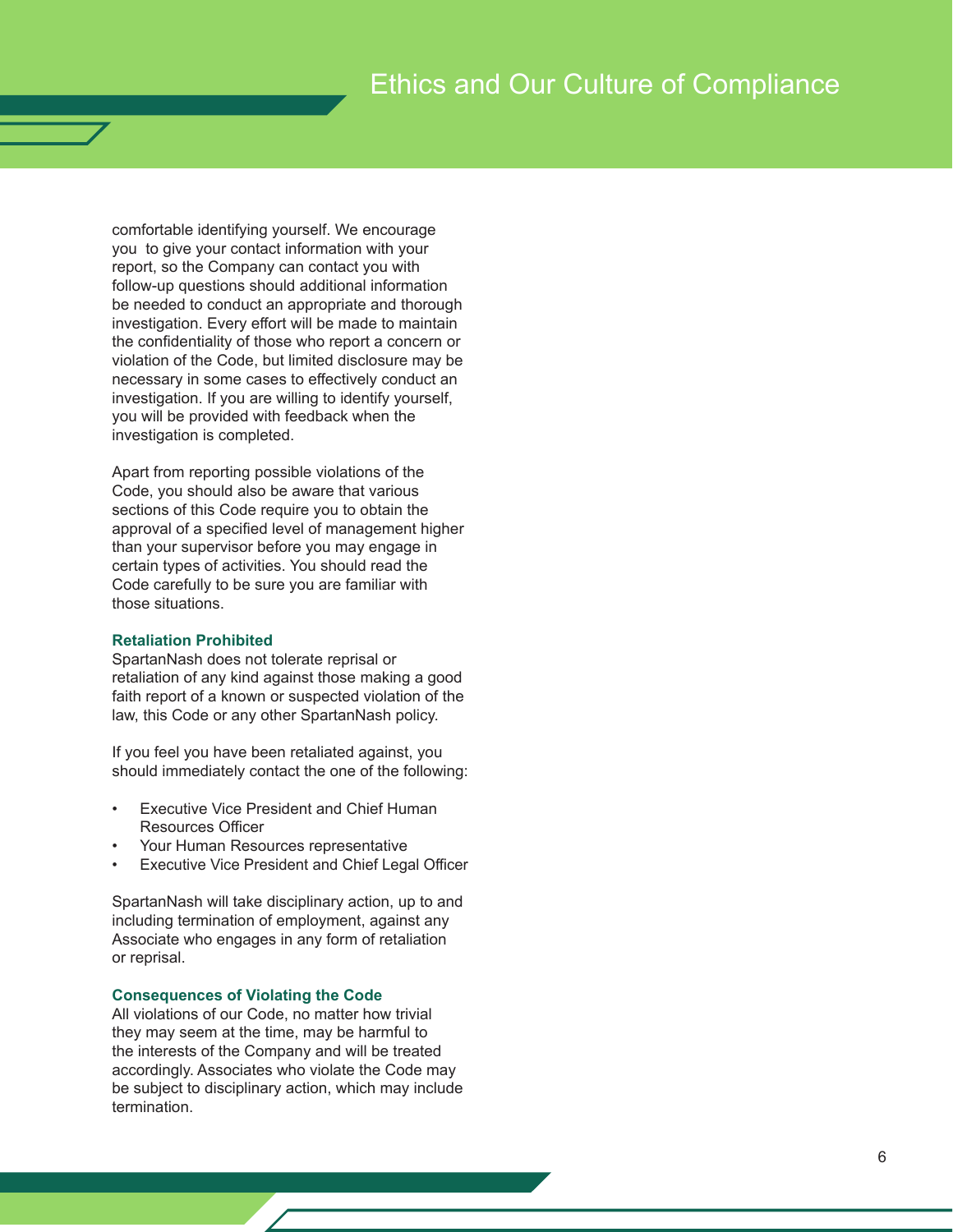## Our Workplace

#### **Fair Employment Practices and Workplace Respect**

SpartanNash promotes equality of opportunity and values diversity of thought and experience. A work environment that is fully aligned with our Core Behaviors will be free from all forms of employment discrimination. The Company is committed to providing equal employment opportunities to all Associates and qualified applicants under local, state and federal laws and complying with applicable labor and employment laws wherever it operates, without regard to protected status or other personal characteristics. We will never consider protected characteristics such as age, race, gender or sexual orientation when making an employment decision. We continuously refresh our list of protected status characteristics to ensure that we comply at all times with current laws and regulations, so it is not possible to include a comprehensive list in this Code. Associates should reach out to their HR Business Partner with any questions about what status and characteristics are protected.

SpartanNash administers its employment policies and practices on a nondiscriminatory basis in all matters relating to hiring, pay, promotions, benefits and other terms and conditions of employment.

We must conduct ourselves professionally and with respect to one another.

#### **Harassment and Intimidation-Free Workplace**

SpartanNash is committed to providing a work environment that is free from any conduct constituting harassment, coercion or intimidation. SpartanNash's anti-harassment policy prohibits harassment on the basis of those characteristics stated above in Fair Employment Practices policy, or any other characteristic protected by federal, state or local law.

You should consult the SpartanNash Dignity and Respect (Anti-Harassment/Non-Discrimination) Policy found in the SpartanNash Handbook for a complete description of your rights and obligations under that policy.

Included in the forms of harassment prohibited by the SpartanNash Dignity and Respect (Anti-Harassment/Non-Discrimination) Policy is sexual harassment. Sexual harassment can include unwelcome sexual advances, requests for sexual favors, unsolicited physical contact, propositions, unwelcome flirtations or other offensive verbal or physical conduct of a sexual nature.

If you feel harassed, coerced or intimidated by another Associate, manager, supervisor or third party, or if you observe or receive a complaint regarding such behavior, you must immediately report it. In reporting, you may bypass any level of management, and go directly to Human Resources or to the Ethics Line. All complaints received concerning harassment will be handled with as much confidentiality as careful investigation and appropriate action will permit.

#### **Alcohol and Drug-Free Environment**

Improper use of alcohol or drugs adversely affects job performance and may present increased risk to Associates' health and safety. You may not work or report to work while impaired by alcohol, illegal drugs or controlled substances. Associates are prohibited from possessing, distributing, manufacturing, selling or using any illegal drugs or controlled substances while on Company business or premises. Violations of this prohibition will result in disciplinary actions, up to and including termination. Of course, Associates working in our pharmacies or Associates otherwise involved in the distribution of controlled substances to our pharmacies or our customers are permitted to handle those substances in the normal course of business, as permitted by law. You are not precluded by this policy from using prescription drugs (in accordance with the prescribed dosage) or over-the-counter medications if they do not prevent you from being able to safely perform all of the essential functions of your job, nor are you precluded from buying alcohol at SpartanNash retail stores if you are of legal age. Consuming alcohol during business hours is prohibited, except at company-authorized events, functions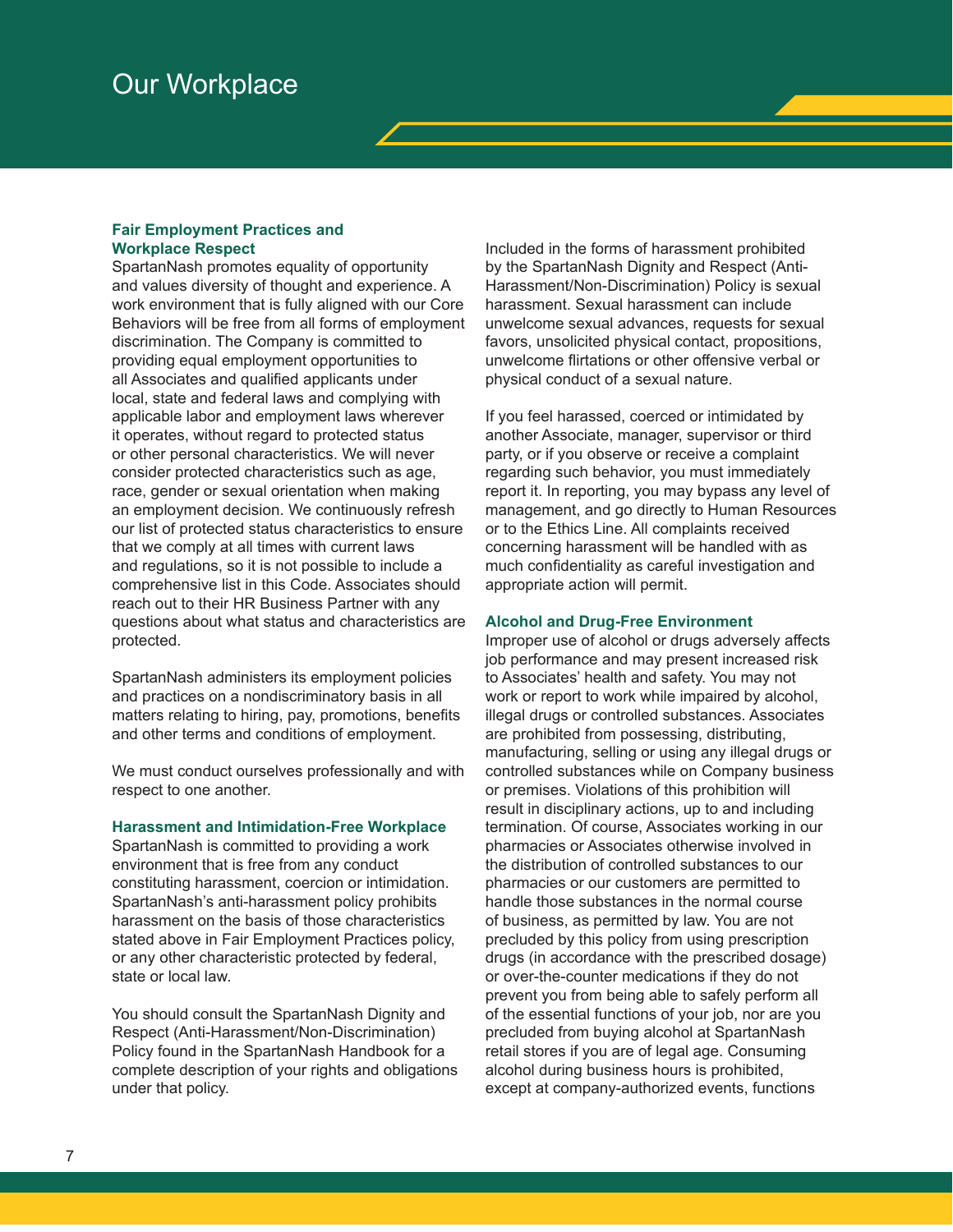## Our Workplace

or settings. There may be certain times or places that are designated as acceptable to consume alcohol, such as events with customers and workrelated social events. Any authorized Company event, function or setting must be approved by someone on the Executive Leadership Team. It is the expectation that even during those events, your ability to properly represent the Company must not become impaired; and you must not endanger others or act in a way that reflects adversely on the reputation of SpartanNash.

#### **Safe and Violence-Free Workplace**

SpartanNash strongly believes in providing a safe and healthy work environment for its Associates and visitors. To accomplish this objective, the Company will take necessary steps to comply with or exceed applicable federal and state laws and regulations concerning Associate safety. At the same time, you must be aware of the safety rules and procedures that apply to your workplace, diligently follow the rules and encourage others to do the same. You should immediately report any unsafe situations or acts to your supervisor, Human Resources representative or the Vice President, Environmental Health and Safety.

Consistent with this commitment to workplace safety, SpartanNash will not tolerate acts or threats of violence, intimidation, harassment or coercion in the workplace. You should report immediately to your supervisor, Human Resources representative, Security or Asset Protection any behavior that threatens the health and safety of people or property or has the potential to become violent. Imminent threats of violence or physical harm should always be reported first to local law enforcement (call 911).

You are strictly prohibited from bringing or carrying any weapons, firearms, ammunitions, explosives or incendiary devices onto SpartanNash property or in SpartanNash vehicles. The only exception to this prohibition is if you are in a security position that requires you carry a weapon or firearm as a part of your job. If you are in a state that has specific laws regarding firearms in company parking lots

or property, you must comply with those laws and be properly licensed and permitted for the firearm. Additionally, you must safely store and secure the firearm in your vehicle.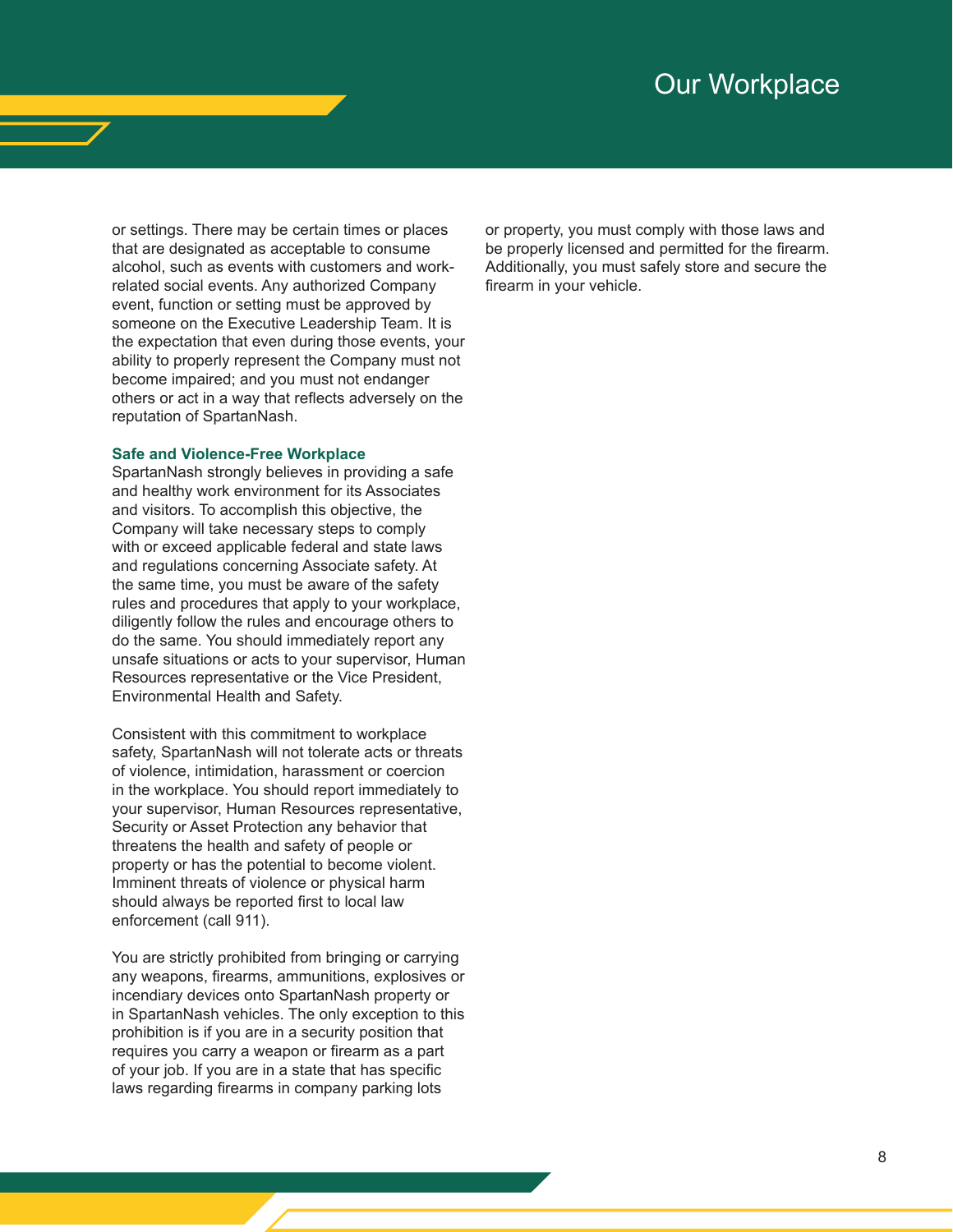#### **Accurate Business Records, Financial Reporting and Record Management**

The records, information and reports maintained, used and produced by SpartanNash must be accurate, complete and reliable. You are responsible for the integrity of the records, information and reports that you prepare and that are under your control, including expense reports, vouchers, bills, payroll and service records, and reports to government agencies. You may not make or approve any disbursement of Company funds with the intent or knowledge that any portion of such disbursement will be used for any purpose other than that set forth in the documentation supporting such disbursement.

You must ensure that no false or misleading entries are made in the SpartanNash accounting records, that all transactions are supported by accurate documentation in reasonable detail, and that all transactions are recorded in the proper account, in the proper accounting period and in accordance with applicable corporate policies and procedures. Financial statements must always be prepared in accordance with generally accepted accounting principles and other legal and regulatory requirements, and fairly present, in all material respects, the financial condition and results of SpartanNash. You must immediately report any deficiency in the Company's system of internal accounting controls to Internal Audit. If you are responsible in any way for SpartanNash's public communications, or provide information as part of that process, you should become familiar with the Company's system of disclosure controls and procedures and seek to ensure that all public communications are prepared consistently with those controls and procedures.

You are to manage and retain the Company's records and files for which you have responsibility in accordance with record retention policy and other applicable Company policies. You may not destroy, alter or dispose of any Company records and files that are potentially relevant to any violation of the law, any litigation, or any pending, threatened or foreseeable government investigation, audit or proceeding. If you have any questions about the retention of Company records or files, consult the Legal Department.

If you are involved in government contract proposals, bid preparations or contract negotiations, you must ensure that all statements, communications and representations to prospective customers are accurate and complete. Once awarded, all government contracts must be performed in strict compliance with the agreement terms, specifications and requirements. Such contracts may require certifications or other representations that specific procedures have been followed, particular materials have been used, or required tests or inspections have been performed. All certifications and representations relating to a government customer's requirements or governmental regulations must be accurate and truthful. If you are involved in submitting invoices, claims and other requests for payment to government customers, you must make certain that the invoices and claims and their supporting documentation reflect accurate and truthful information. Failure to comply with these fundamental obligations may result in a breach of contract action against SpartanNash, as well as criminal and civil liability for both SpartanNash and the Associate(s) involved.

#### **Avoid Conflicts of Interest**

Because we are expected to act in the best interests of SpartanNash at all times, actions must be based on sound business judgment, not motivated by personal interest or gain. You must avoid actual conflicts of interest, as well as the appearance of conflicts. An actual or potential conflict of interest includes a relationship or transaction that may provide gain or benefit to you, your family or friends at the expense of or to the disadvantage of SpartanNash, or that may affect your objective judgment in determining what is in the best interest of SpartanNash. These relationships or transactions may arise out of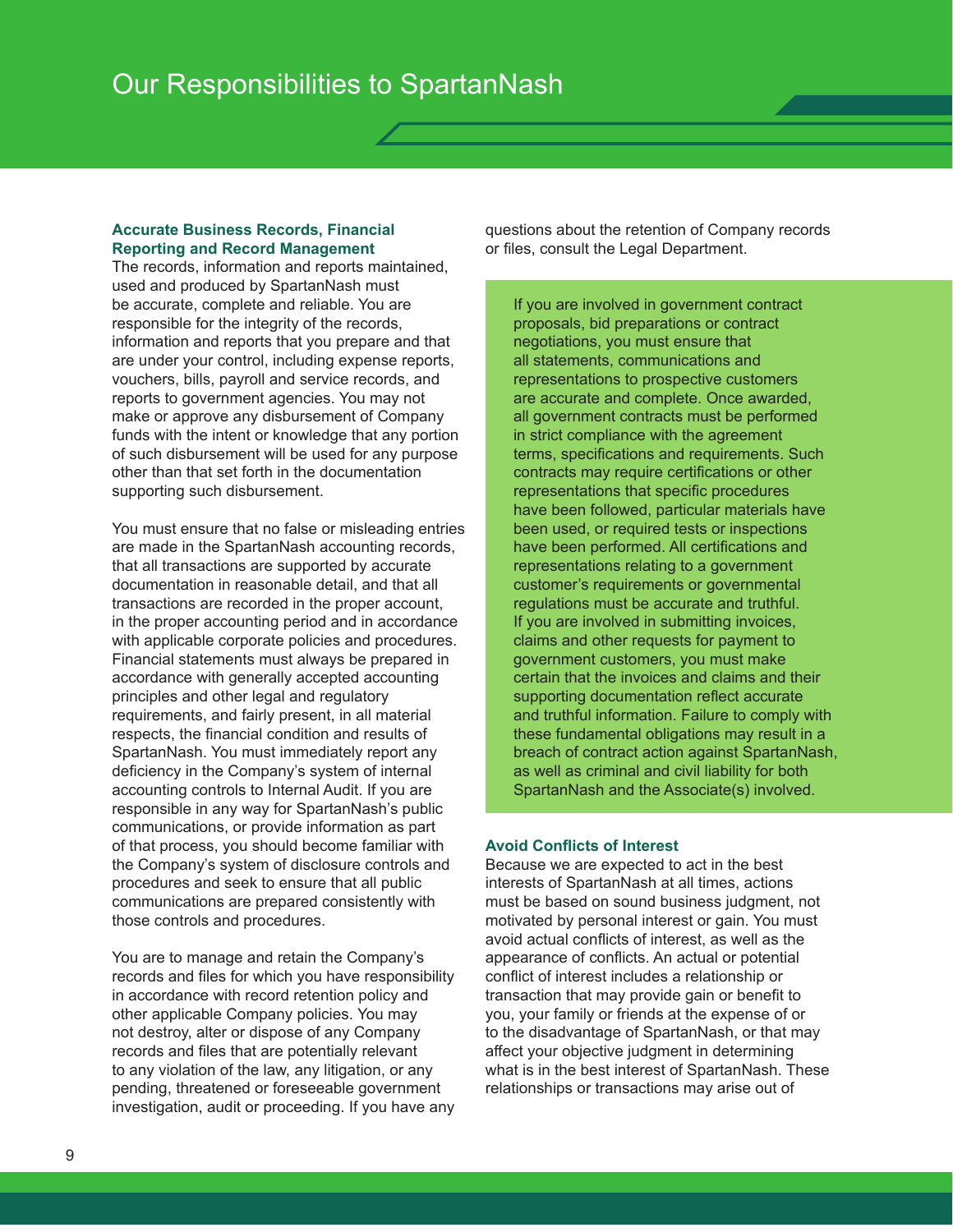outside interests and activities – financial, business or community-related.

If you have a situation that might be a conflict of interest, or give the appearance of a conflict of interest, you should fully disclose the details in writing in advance of the activity, interest or relationship to the Executive Vice President and Chief Legal Officer (or in the case of the Chief Executive Officer or any non-Associate director, to the Company's Chairman of the Board) and receive written approval to engage in it.

The following are examples of situations that could present an actual or potential conflict of interest and therefore should not occur without full disclosure and prior approval:

- Investing in, or having some other type of business or financial relationship with a customer, supplier or competitor of SpartanNash. However, you are permitted to have an investment in one of those companies if:
	- 1. The company is publicly traded;
	- 2. You own less than 1 percent of that company's stock; and
	- 3. Your investment in that company equals less than 25 percent of your investments.
- Directing SpartanNash business to a supplier, distributor or other contractor which employs, or is owned or controlled by a relative of yours.
- "Moonlighting" or engaging in an outside activity that interferes with your ability to do your regular job.
- Providing services to a competitor, customer or supplier as an Associate, consultant, officer, or member of its board of directors, regardless of whether you receive any compensation or value for those services.

Do not divert Company opportunities. You may not take for yourself a business opportunity available to SpartanNash that you learned about in the course

of your job or through the use of SpartanNash property or information.

In the normal course of business, Associates may receive samples, coupons and "leave-behinds" from existing and potential vendors. Category managers may only receive samples, coupons and leave-behinds in a quantity to sufficiently evaluate the marketability of the product. Residual samples will be accumulated within merchandising for donation to local nonprofit organizations. Excess samples of perishable product will be donated when possible, or otherwise disposed. The Vice President, Center Store Merchandising and Vice President, Fresh Merchandising are responsible for administration/oversight of such programs. No samples, coupons or gifts should be directed or sent to any Associate's home or residence.

#### **Don't Accept Gifts or Entertainment That Could Compromise Your Judgment**

*Gifts & Gratuities.* Neither you nor a relative should accept any gift, favor or entertainment from current or prospective SpartanNash customers or suppliers if it could compromise your judgment or reasonably be perceived as an attempt to compromise your independent and objective business judgment. You must never ask for a gift or favor of any kind from anyone you know is doing business with, or seeking to do business with, SpartanNash. You must not solicit, accept or approve the offer, solicitation or giving of any payment in the nature of an undisclosed commission, kickback or bribe in connection with obtaining or retaining business, a contract, an award or otherwise bestowing a special favor or advantage.

You may not accept a gift unless the value of the gift is less than \$100 (nominal value) and accepting the gift will not influence your business judgment.

You may not accept an invitation for meals and entertainment unless the giver is present at the event, and the value of the gift or entertainment is less than \$200. If the value is \$200 or more, you may only agree to attend if you receive permission in advance of the event. To get permission, you must fully disclose the details of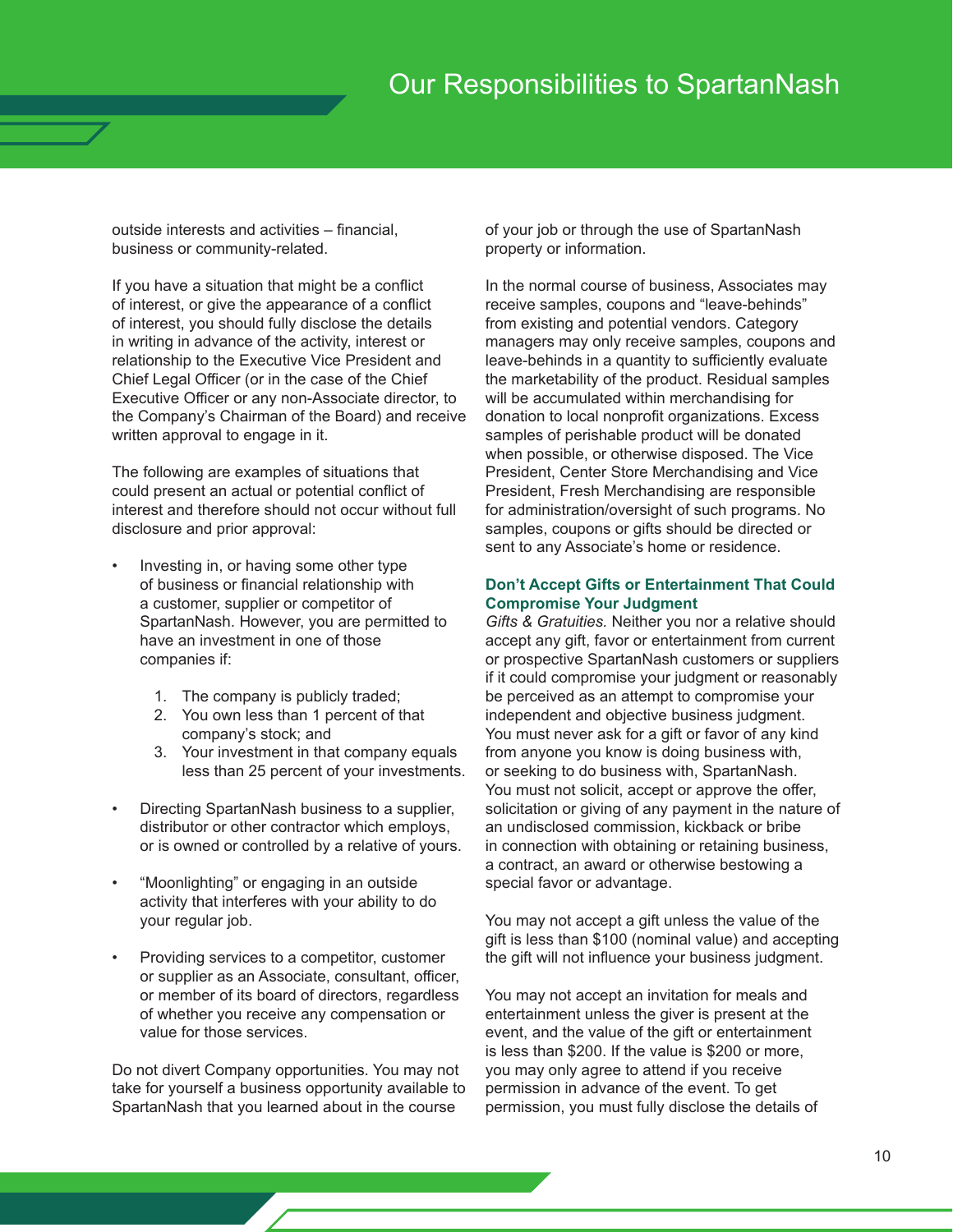the gift or entertainment in writing to the Executive Vice President and Chief Legal Officer. You must demonstrate how attending the event will not influence your business judgment. Use the Gift/ Entertainment Disclosure Form found on Insite to make a request for approval.

You may not accept awards or prizes from a vendor or supplier valued at \$100 or greater, unless the prize is awarded randomly to a participant at an event.

*Events with travel included.* You may not accept an offer by a vendor or supplier to pay for your travel to attend an event unless you get advance written approval from the Executive Leadership Team member over your area and the Executive Vice President and Chief Legal Officer. Such trips and entertainment will be approved only if there is a direct business benefit. Use the Gift/Entertainment Disclosure Form found on Insite to make a request for approval.

*Solicitation of Gifts or Sponsorships.*You may not solicit gifts or sponsorships for any purpose or cause unless specifically approved in advance by a member of the Executive Leadership Team in connection with a Company-sponsored event or activity. However, you may purchase goods or services from vendors or service providers at the greater of ticket face value or current market price.

Special note for Associates working with government or military agencies. You may not ask for or accept anything of value, including money, fees, commissions, discounts, credit, gifts or other compensation of any kind, from a SpartanNash supplier, vendor or subcontractor related to or supporting work related to a government contract. If you believe that a supplier, vendor or subcontractor seeks to provide such a "gift" to yourself or another SpartanNash Associate or a family member, you must immediately report this conduct to the Executive Vice President and Chief Legal Officer. This policy does not apply to gifts of a nominal value.

#### **Protect SpartanNash Property**

You are responsible for protecting and ensuring the proper use of SpartanNash property that is under your control. Property includes cash, business plans, customer and supplier information, intellectual property and confidential or proprietary information (such as customer lists, business strategies, marketing strategies, photos of operations, etc.), as well as physical property.

If you are a supervisor or manager, you are responsible for setting up and maintaining good controls to protect property from loss or unauthorized use. You are not to engage in any misappropriation, theft or waste of SpartanNash property, and you are expected to report such actions on the part of any other person. More detailed information on the protection of Confidential and Proprietary Information is set forth below.

Company-furnished equipment, software and services, including computers, copy machines, internet access, telephone and e-mail systems, are to be used for legitimate business purposes. Since all SpartanNash communication systems are the property of SpartanNash and intended for business use, all communications on those systems, including e-mail and internet usage, are subject to review by authorized Company personnel at any time. You should have no expectation of personal privacy in your use of these systems. Also, in most cases, we do not own the software used by our systems, but we are licensed to use it. Copying software, except for backup purposes, may violate the license agreements and copyright laws, and is prohibited. We must also protect against damage to Company computer systems that come through "viruses" or defective software, therefore before installing any software, you must get approval from the Desktop Support Group.

#### **Frequent Flyer / Loyalty Program Rewards**

Frequent flyer or traveler points or awards that you receive as a result of traveling on SpartanNash business are available for your personal use so long as decisions regarding your travel arrangements are dictated by what is in the best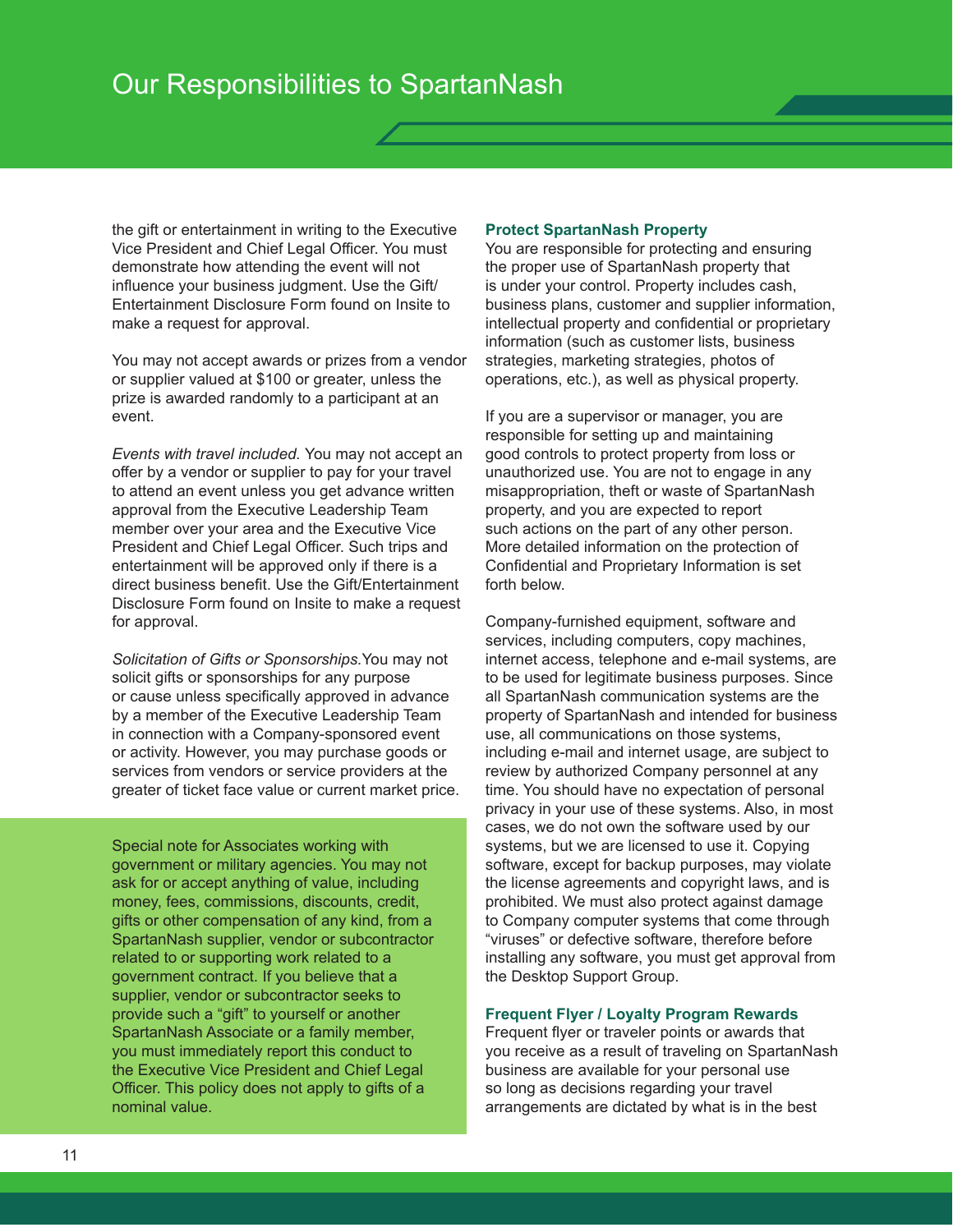interests of the Company, and not influenced by your desire to accumulate such points or awards.

#### **Protect Confidential and Proprietary Information**

You must protect confidential and proprietary information you obtain or create in connection with your employment with or service to SpartanNash, and not at any time disclose confidential and proprietary information about SpartanNash to anyone who is not authorized to receive it or has no legitimate business need to know the information. Confidential information about SpartanNash should not be distributed to anyone outside the Company unless the Legal Department has been consulted and an appropriate confidentiality agreement has been put in place. Examples of such information include financial results and condition, customer lists, business strategies, marketing strategies, pricing/cost information, customer contracts and trade secrets.

You must take precautionary steps to prevent unauthorized disclosure of proprietary and confidential information, such as:

- Following the Company's Information Technology Security Policies.
- Maintaining confidential records or documents in ways designed to minimize the risk that unauthorized persons might have access to them.
- Not discussing confidential information with people outside of SpartanNash, including your relatives.
- Not discussing confidential information in public places where the conversation might be overheard.

When your employment ends with SpartanNash, you must return all Company property, including confidential and proprietary information, to your manager or the Human Resources Department. You may not disclose or use any Company information with any third party.

#### **Don't Engage in Insider Trading**

You may not trade in SpartanNash stock if you have material inside information. For these purposes, information is considered "material" if a reasonable investor would consider it important in reaching an investment decision, or if the information would likely affect the market price of the Company's securities when disclosed. This information may be positive or negative.

Examples of information that may be considered material include:

- Information concerning our quarterly or annual financial results;
- News of a significant acquisition or sale of assets;
- News of a pending or proposed merger or tender offer, or changes in management; or
- Significant changes in sales, or the acquisition or loss of a major customer.

You have a legal duty to maintain the confidentiality of information you obtain through your employment that relates to the value of SpartanNash stock or other securities. If you have information about SpartanNash that is not known to the investing public, and if that information is material, then you must not provide that information to anyone else until at least two business days after the information has been publicly disclosed by SpartanNash through the issuance of a press release or the filing of a report with the Securities and Exchange Commission. The same is true with regard to material information you learn about any company with which SpartanNash does business. This prohibition on trading while in possession of material, non-public ("inside") information also extends to members of your household and to any brokerage account in which you have a beneficial or financial interest.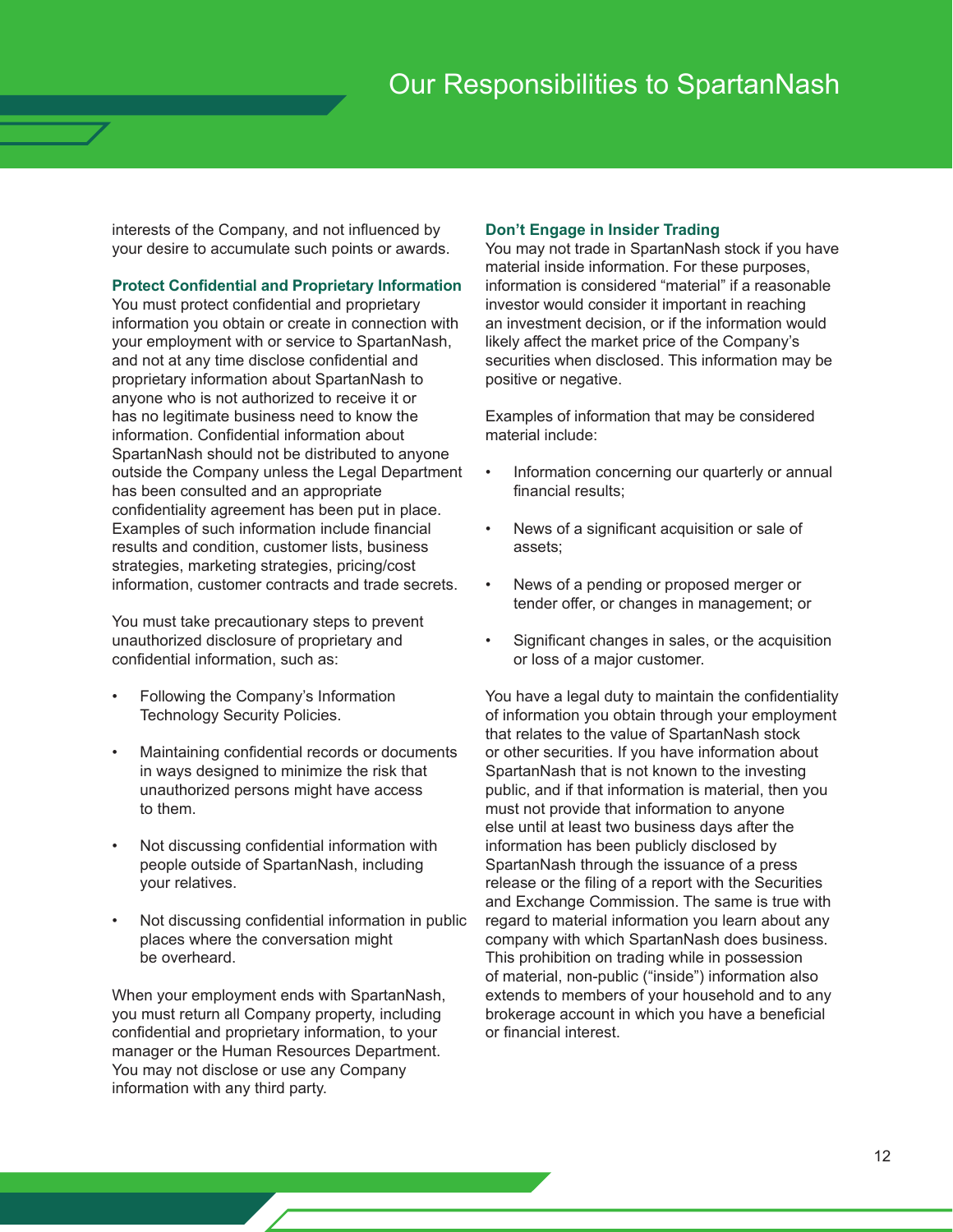**Trading while in possession of inside information is not only against SpartanNash policies, but also violates U.S. Securities laws. Those laws also make it illegal to pass on inside information to any other person if you know or have reason to suspect that person will misuse the information by trading in securities.**

**In addition to this general prohibition, Directors and Associates whose duties regularly bring them into contact with confidential or proprietary information are considered "Corporate Insiders" and may only sell or buy SpartanNash stock and other securities during open window periods. The rules for trading by Corporate Insiders are set forth in the Company's Insider Trading Policy.**

If you believe you may have come into possession of inside information of another company, you may not trade in the securities of the Company without first consulting with an attorney in the Legal Department.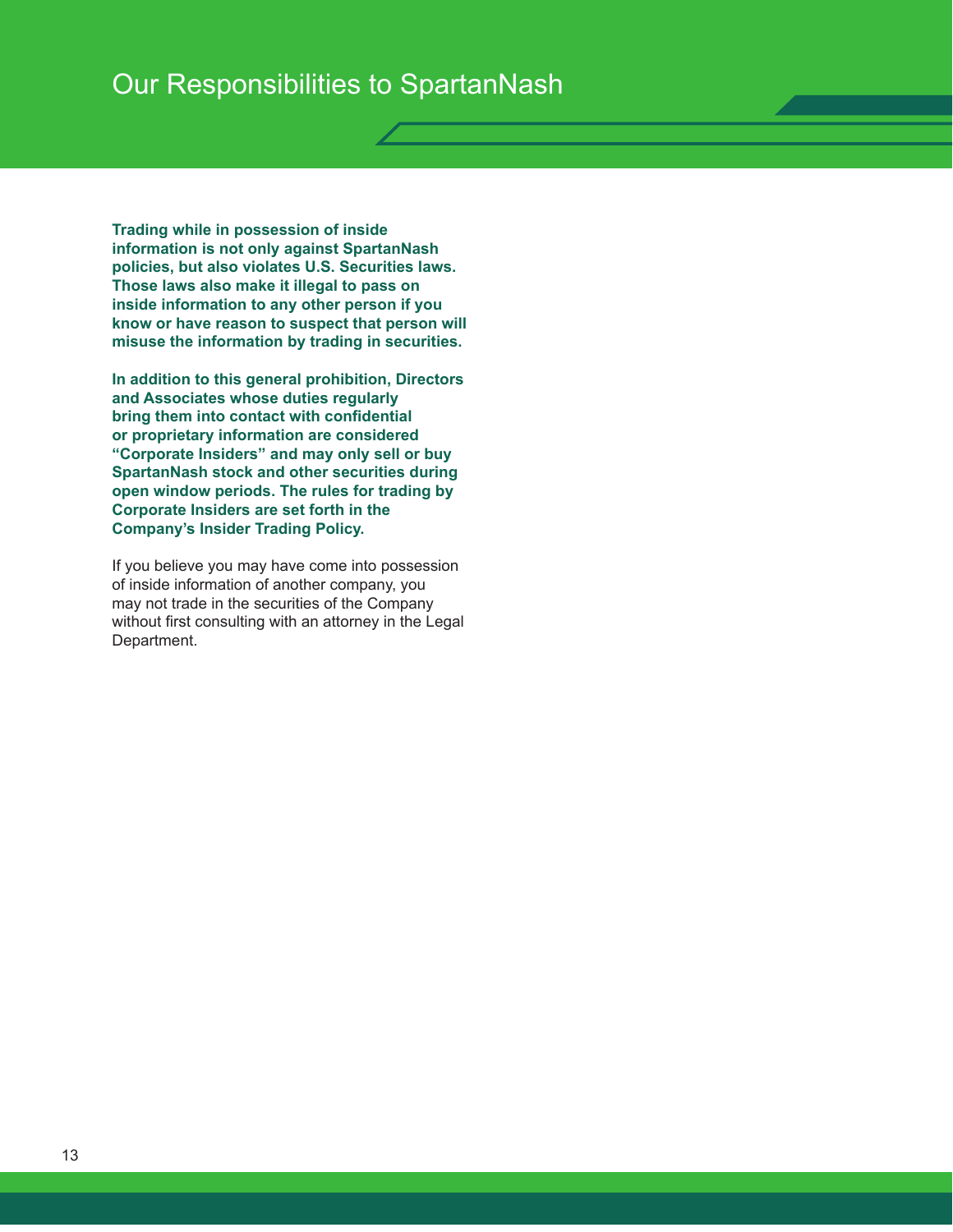#### **Deal Fairly**

You should always deal fairly with SpartanNash customers, suppliers and competitors. You may not take unfair advantage of anyone, whether through manipulation, concealment, abuse of privileged information, misrepresentation of material facts, or any other unfair dealing practice, nor may you participate in any scheme to defraud anyone out of money, property or services, even if the intent is to benefit SpartanNash.

This obligation to deal fairly also applies to statements or representations in any SpartanNash advertisement, promotion, literature or public announcement. If you have been authorized to make a statement or representation on behalf of SpartanNash, you must be sure that it is true and supported by proper documentation. If you have any questions regarding the accuracy of a representation or statement, consult your supervisor or business unit manager. If you have any questions regarding the applicability of any state or federal law to any advertisement, promotion or similar activity, consult with the Legal Department.

When dealing with government contracts, you must not obtain procurement-sensitive information, including contractor bid or proposal information and source selection information, or disclose it to another party. If you receive or become aware of procurement-sensitive information from any source, you should immediately isolate the information and not further distribute it to anyone inside or outside the Company, then contact the Executive Vice President and Chief Legal Officer for further instruction. In addition, you should not have employment discussions or relationships with current and former government officials who were in the procurement offices related to our business.

#### **Don't Provide Gifts or Entertainment Meant to Compromise the Judgment of Others**

If providing a gift, entertainment or anything else of value could be seen by others as consideration for a business or official favor or an attempt to influence the recipient, the gift or entertainment should not be provided. In general, unless you have first obtained supervisory approval, you may not provide any gifts or entertainment on behalf of SpartanNash to customers, suppliers or others that you would not be able to accept yourself under the Code (that is, non-cash items associated with a business purpose, nominal in value and appropriate regarding the time and place) or that would violate the policies of the organization that the recipient is associated with.

There are specific rules pertaining to government officials. You should refrain from offering "anything of value" to a government official or employee, or the employee of a prime contractor or high-tier subcontractor. This includes gifts, meals, entertainment, travel expenses or any other favor. Even a small gift or simple lunch may violate the law.

Never offer, give or attempt to offer or give any form of bribe, inducement or kickback. See "Comply with all Government Procurement Laws and Regulations" below for details.

#### **Choose Suppliers for Good Business Reasons**

SpartanNash selects products and services on the basis of price, quality, availability, terms and service through processes that are designed to be impartial, objective and free of outside influence. Suppliers and service providers are expected to comply with all applicable legal requirements in their business relationships – including any applicable government procurement regulations – and with any additional SpartanNash standards in their dealings with us, as well as with the SpartanNash Vendor Code of Conduct. You should be alert for and avoid any potential conflicts of interest in the course of identifying and selecting suppliers.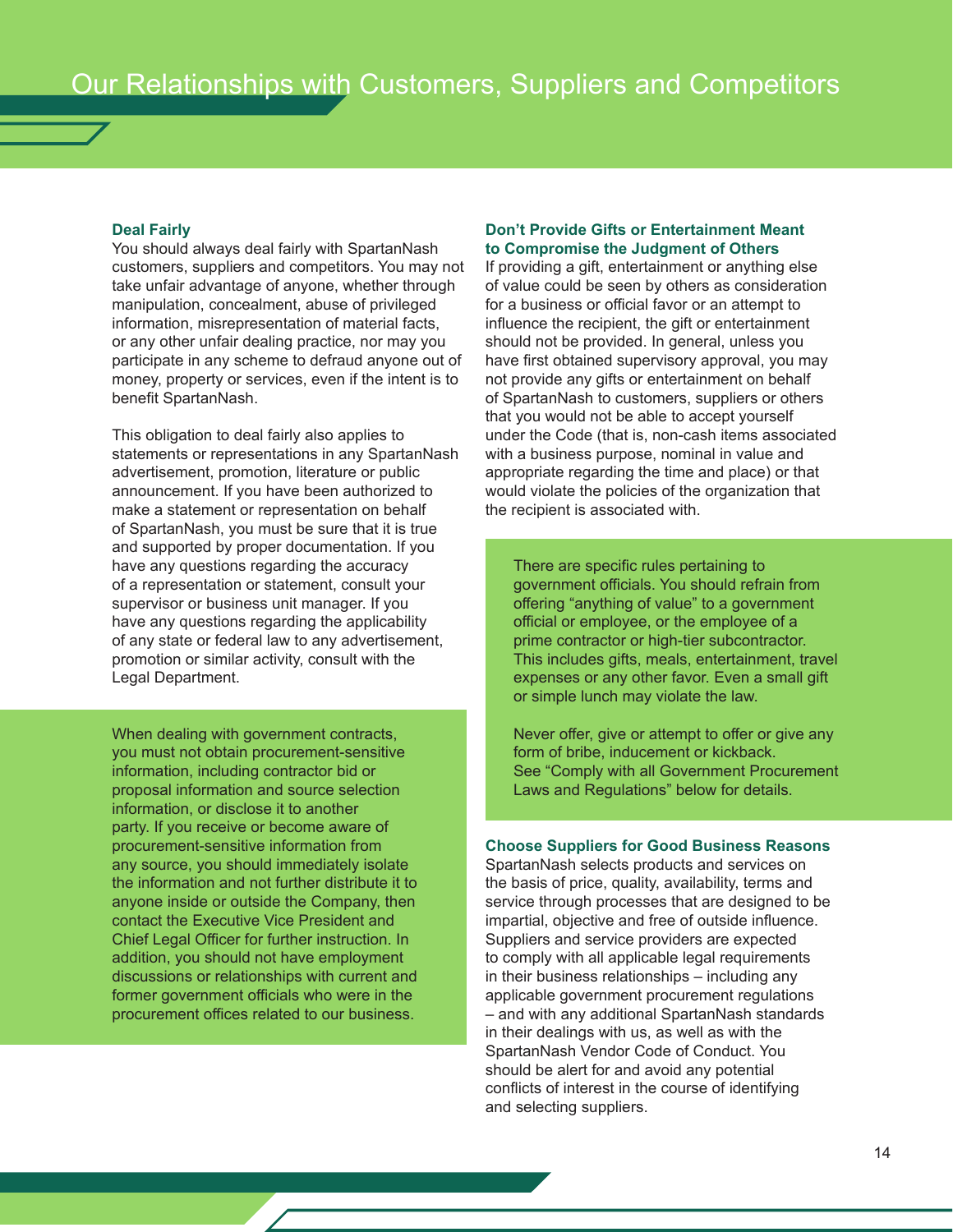#### **Comply with all Government Procurement Laws and Regulations**

If you are involved in doing business or are attempting to do business with federal, state or local governments, you must do so in accordance with all applicable laws, rules and regulations.

For example, you are prohibited from making false statements to the government (whether oral or written), providing false information to obtain business from a government agency, and from making a false claim for payment to the government.

Specific laws further restrict or prohibit the providing of gifts, entertainment or anything of value to government officials at the federal, state and local levels. As a result, you may not offer or give any gifts, entertainment or anything else of value to any government official (including the military), or pay, in whole or in part, for any business meals, travel or other expenses on behalf of a government official without the advance approval of the Legal Department.

You must also obtain written approval from the Legal Department prior to recruiting a government official as an Associate or a consultant to SpartanNash. Strict rules and regulations govern the recruitment and hiring of government officials, particularly where the official played an active role in the approval and award of contracts with SpartanNash.

#### **Protect Customer and Supplier Information**

You must safeguard all confidential information that other parties share with us; do not disclose it to anyone who is not authorized to receive it or does not have a legitimate need to know it. Use the information only for the reasons for which it was gathered or supplied. You may only vary from this requirement with the consent of the party supplying the information, when required by applicable law or legal process, or authorized by the SpartanNash Legal Department. Any confidentiality or nondisclosure agreement you receive from an outside source must be reviewed by the Legal Department before it may be signed on behalf of the Company.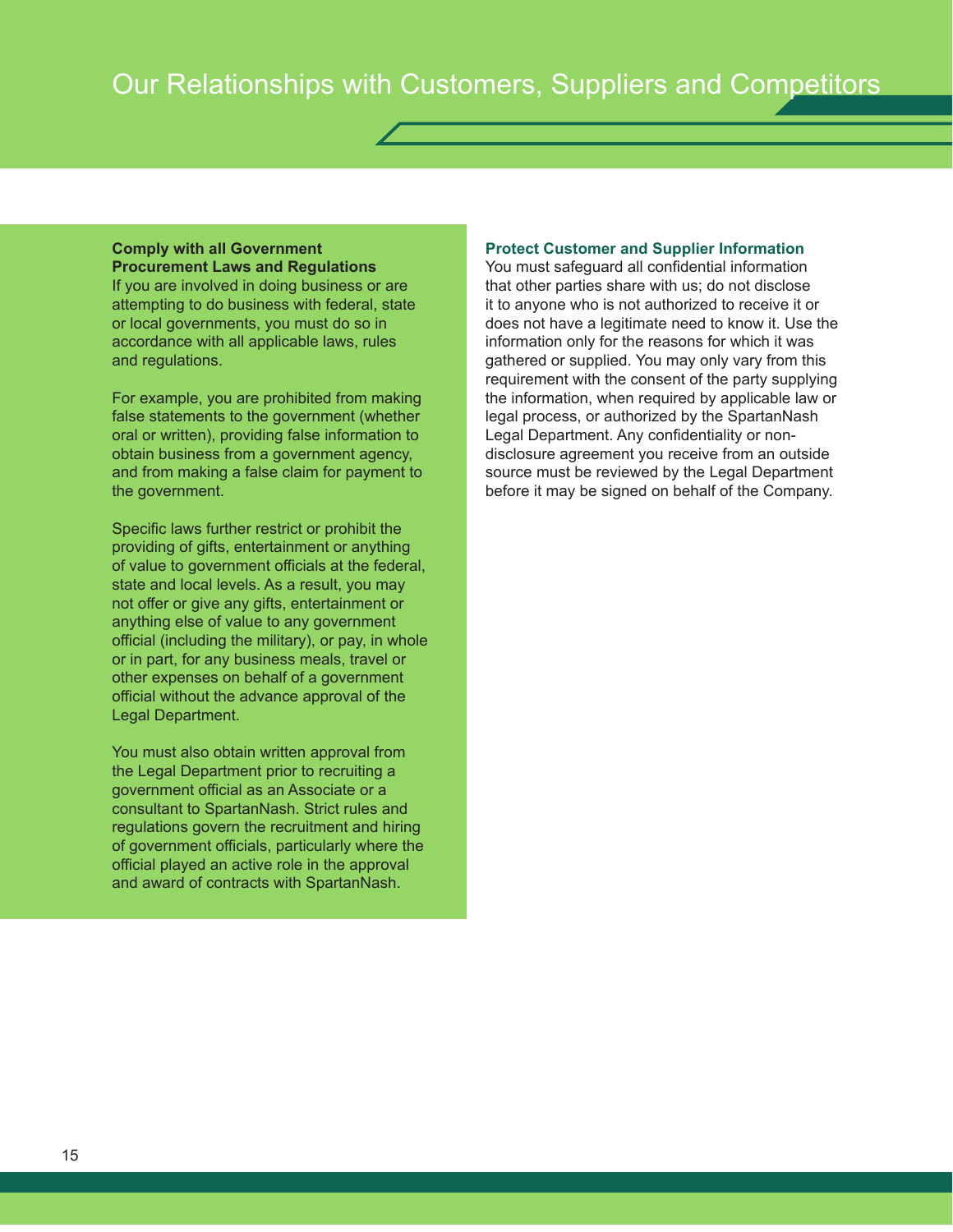#### **Compliance with Antitrust and Trade Regulation Requirements**

SpartanNash is subject to complex laws designed to preserve full and fair competition among businesses and to protect consumers from unfair business arrangements and practices. The Company is committed to conducting its business in accordance with the letter and spirit of these laws.

In general, antitrust laws prohibit companies from acting in concert with other companies to injure competition (i.e. customers, consumers or suppliers), by agreeing on prices, output or methods of going to market, or to injure another competitor. They also prevent companies with market power from using that power to exclude companies from the marketplace. You should consult with the Legal Department whenever you have any questions about how to comply with these laws, or if you believe that SpartanNash is being injured by the anticompetitive activities of other companies. You should also avoid discussions, agreements or understandings – express or implied, formal or informal, oral or written – with persons outside the Company regarding matters such as:

- Arrangements with competitors to fix or control prices;
- Arrangements regarding bids, terms of sale, marketing practices or promotional programs;
- Coordinating actions that could injure competitors or suppliers;
- Coordinating with competitors to allocate customers or territories;
- Limitations on the production, distribution or sale of products for anticompetitive purposes;
- Refusing to do business with certain customers or suppliers; or
- Price discrimination.

If a competitor, customer or supplier is engaging in such discussions or conduct, or any similar kind of discussion, you should inform such person that you cannot discuss such matters, leave the discussion or meeting and inform the Legal Department of such discussion or conduct.

#### **Anti-Bribery**

SpartanNash and its Associates are subject to laws that forbid giving or offering to give anything of value to anyone or any entity when doing so is intended to influence an official act or decision to award or retain business. SpartanNash is committed to conducting its business in accordance with both the letter and spirit of these laws. SpartanNash strictly prohibits Associates or anyone acting on its behalf from giving any payment or benefit to any person or entity, whether public or private, in order to obtain or retain a business or other advantage from any public or private third party. Likewise, SpartanNash strictly prohibits Associates or anyone acting on its behalf from receiving or otherwise accepting any payment or benefit from any person or entity, whether public or private, in order to obtain or retain a business or other advantage from any public or private third party.

You should consult the Legal Department whenever you have any questions about how to comply with these requirements, or if you believe SpartanNash is being injured by any other company's failure to comply with anti-bribery laws.

#### **Making Charitable Contributions**

SpartanNash is committed to being a responsible corporate citizen in the communities in which it conducts business and participates in various humanitarian and charitable endeavors. This participation may include charitable contributions of Company funds or products, as well as utilizing Associate time and Company resources on a community project. Only the Chief Executive Officer or Associates to whom he has delegated authority may authorize these actions in the Company's name.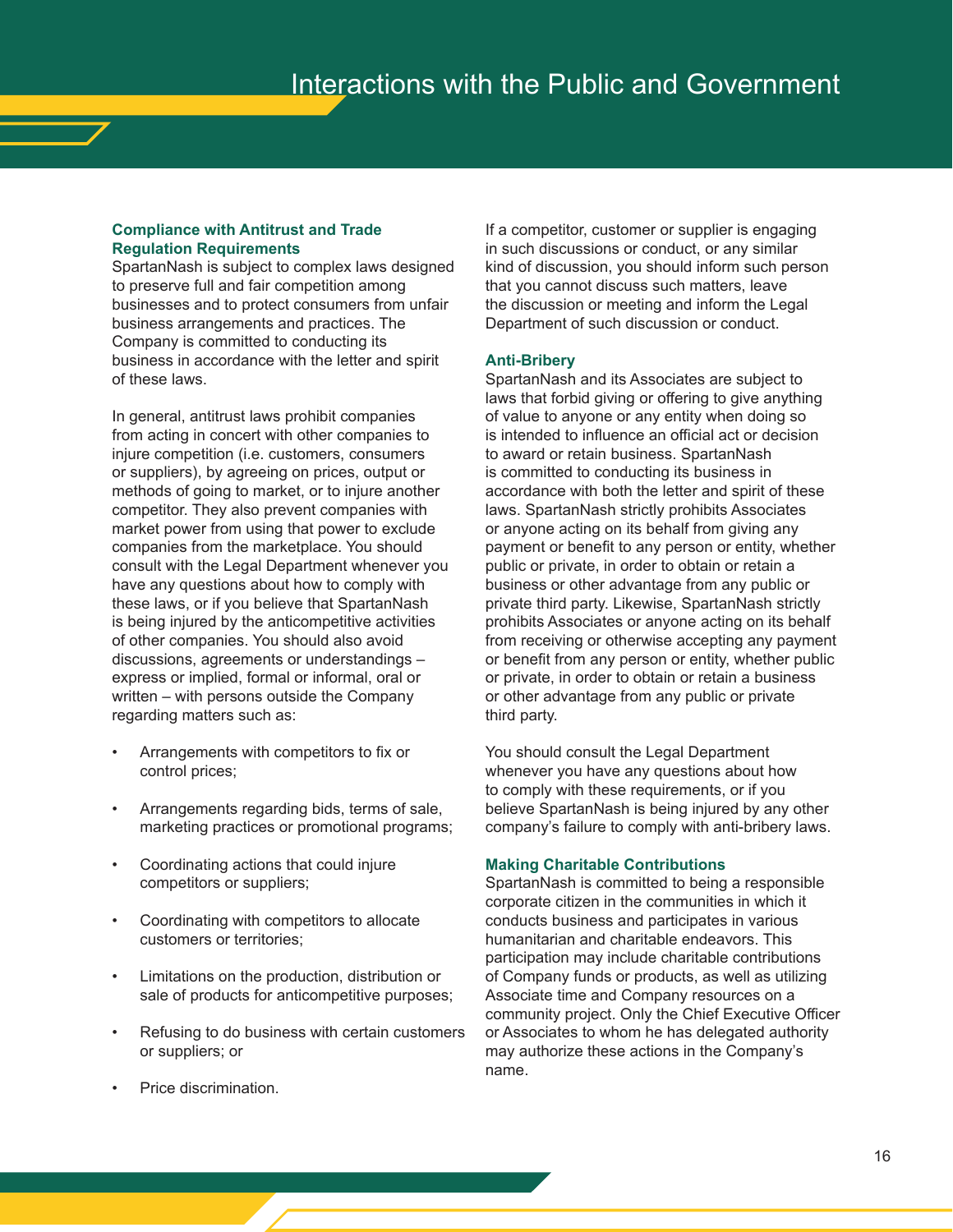While SpartanNash encourages you to participate in and support community and charitable activities, it expects that you will do so on your own time, using your own resources and not claiming to do so as a representative of SpartanNash unless you are authorized by the Company to act in that capacity.

#### **Political Activities and Contributions**

SpartanNash encourages you to exercise your right to vote in all local, state and federal elections and to be active in the political process. If and to the extent you participate in the political process, you must do so as an individual and not as a representative of SpartanNash. SpartanNash itself cannot make contributions to candidates for federal office, and under the laws of many states, SpartanNash is subject to significant restrictions on its ability to make political contributions. As a result:

- Any proposed political contribution or expense to be made or incurred by SpartanNash must be approved in advance by the Executive Vice President and Chief Legal Officer.
- Any political contribution that you personally make must not be included on any expense report you submit, nor may you in any other way seek to be reimbursed by SpartanNash for such a contribution. This includes the cost of a political fundraising dinner, even if business is discussed there.
- Any political activity in which you choose to participate as an individual must not involve the use of any SpartanNash property, facilities or time during working hours by you or any SpartanNash Associate. This includes:
	- 1. Using Company administrative time to send invitations for political fundraising events,
	- 2. Using the Company telephone to make politically motivated solicitations,
	- 3. Allowing any candidate to use any Company facilities, such as meeting rooms, for political campaign purposes, or
	- 4. Loaning any Company property to anyone for use in connection with a political campaign.

As required by law, all political contributions made to state legislators will be made through the Company's political action committee (PAC) or by individual contributions. These would include fundraiser requests and campaign contributions. These requests will be directed through the PAC Treasurer.

You should consult with the Legal Department before agreeing to do anything that could be construed as involving SpartanNash in political activity on the federal, state or local level, or in any foreign country. All legislative and government-related requests must be reviewed by SpartanNash's Communications Department. These include memberships in legislative coalitions, sponsorships, contributions for special events and support for specific legislative or regulatory initiatives. Requests in amounts over \$5,000 must be reviewed by the Chief Executive Officer.

#### **Civic Engagement Activities**

SpartanNash encourages you to exercise your right to be civically engaged. If and to the extent you participate in the engagement, you must do so as an individual and not as a representative of SpartanNash.

Periodically, SpartanNash will engage in various charitable and/or awareness campaigns. Associates are encouraged to participate in SpartanNash-sanctioned campaigns and must refrain from engaging in non-sanctioned or independent advocacy in/on store property, and/or during company time.

#### **Lobbying Activities**

While you are free to participate as an individual in political and government processes, you should not engage in lobbying activities on behalf of SpartanNash or represent that you are engaging in such activities as SpartanNash's representative. Lobbying activities on behalf of SpartanNash require the approval of the Chief Executive Officer and the Executive Vice President and Chief Legal Officer.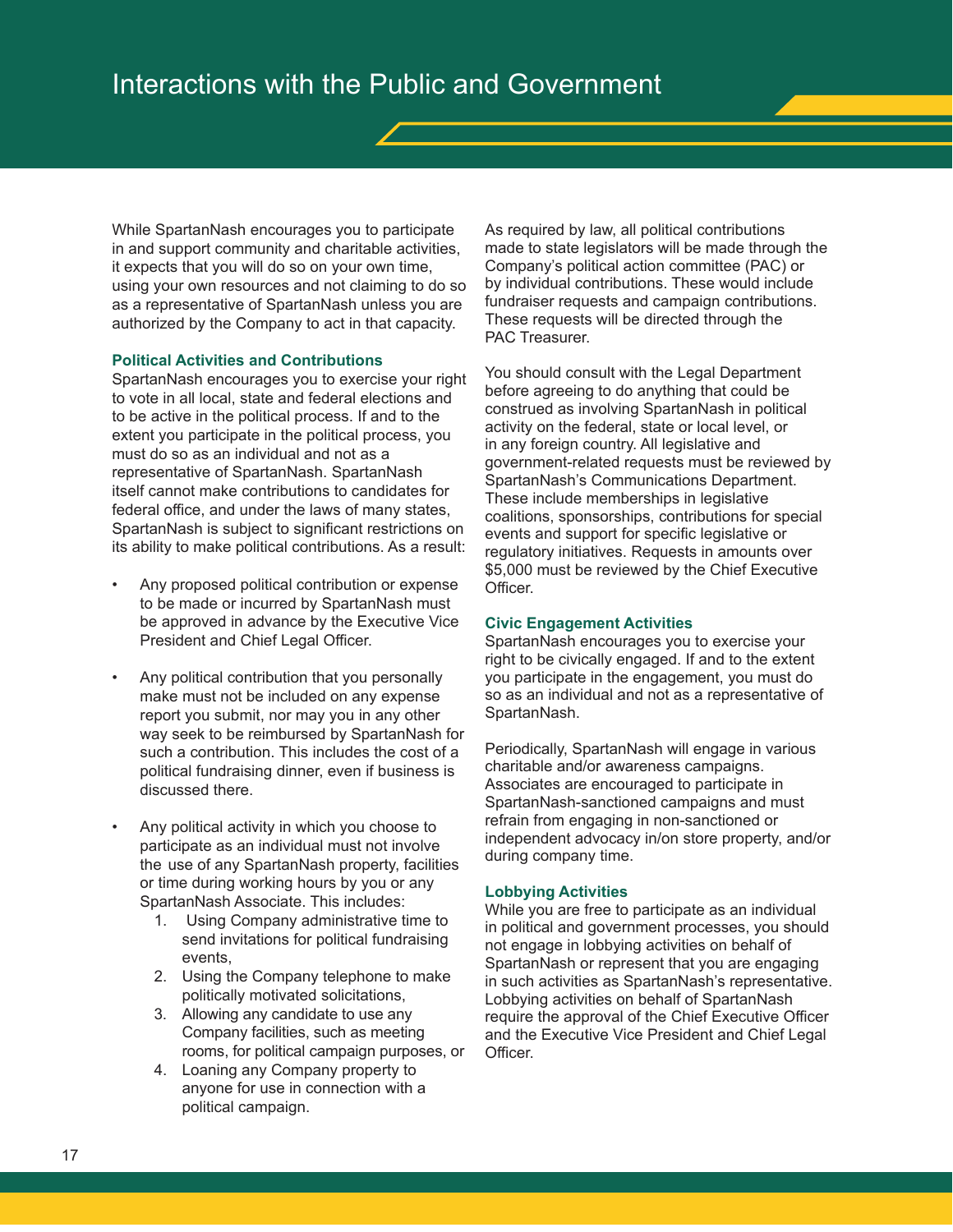#### **Government Investigations**

SpartanNash may receive requests for information or facility visits in connection with government investigations. It is important that such requests be directed to the correct departments within the Company to ensure appropriate cooperation. Our Legal Department will coordinate our response to these requests. If you are contacted by any government agency, including a request for information or a facility visit, contact the Legal Department for assistance. You do not need to contact the Legal Department for assistance with routine matters involving government agencies. If in doubt as to whether a matter involving a government agency is routine, contact the Legal Department.

#### **Communications with the Public**

SpartanNash's policy is that all communications to the public, including financial information and news releases, be accurate and timely and communicated only by the Communications Department, by a person specifically designated by the Chief Executive Officer, or in the case of communications concerning financial matters, by the Chief Executive Officer or Chief Financial Officer.

If you receive an inquiry from the press or any other outside source regarding a Company matter, you must refer the inquiry to the Communications Department or, if it involves financial matters, to the Chief Financial Officer.

#### **Providing Safe Products**

The food industry is one of the most regulated industries in the United States. SpartanNash is committed to providing food and food-related products of the highest quality to its customers, and to complying with all of the laws, rules and regulations regarding the packaging, labeling, quality and safety of its products. It is your responsibility to report to your supervisor, other members of management, Vice President, Environmental Health and Safety or the Executive Vice President and Chief Legal Officer any violations of such laws, rules and regulations or any activity, practice or process which could threaten or sacrifice the quality of the Company's products.

#### **Protecting the Environment**

SpartanNash is dedicated to conducting its business in a manner that is sensitive to the environment, conserves our nation's natural resources and is compliant with applicable federal and state environmental laws. It is the Company's policy to conduct environmental risk assessments as early as possible in connection with the purchase or sale of real estate, the design and construction of store or distribution facilities, and the acquisition or divestiture of a business to minimize the exposure of the Company to potential liability. You should familiarize yourself with the practices and procedures developed by SpartanNash to manage the environmental risks that affect your area of responsibility, proactively address such issues, and report any violations of environmental laws, rules and regulations to your supervisor, other members of management, the Vice President, Environmental Health and Safety, or the Executive Vice President and Chief Legal Officer.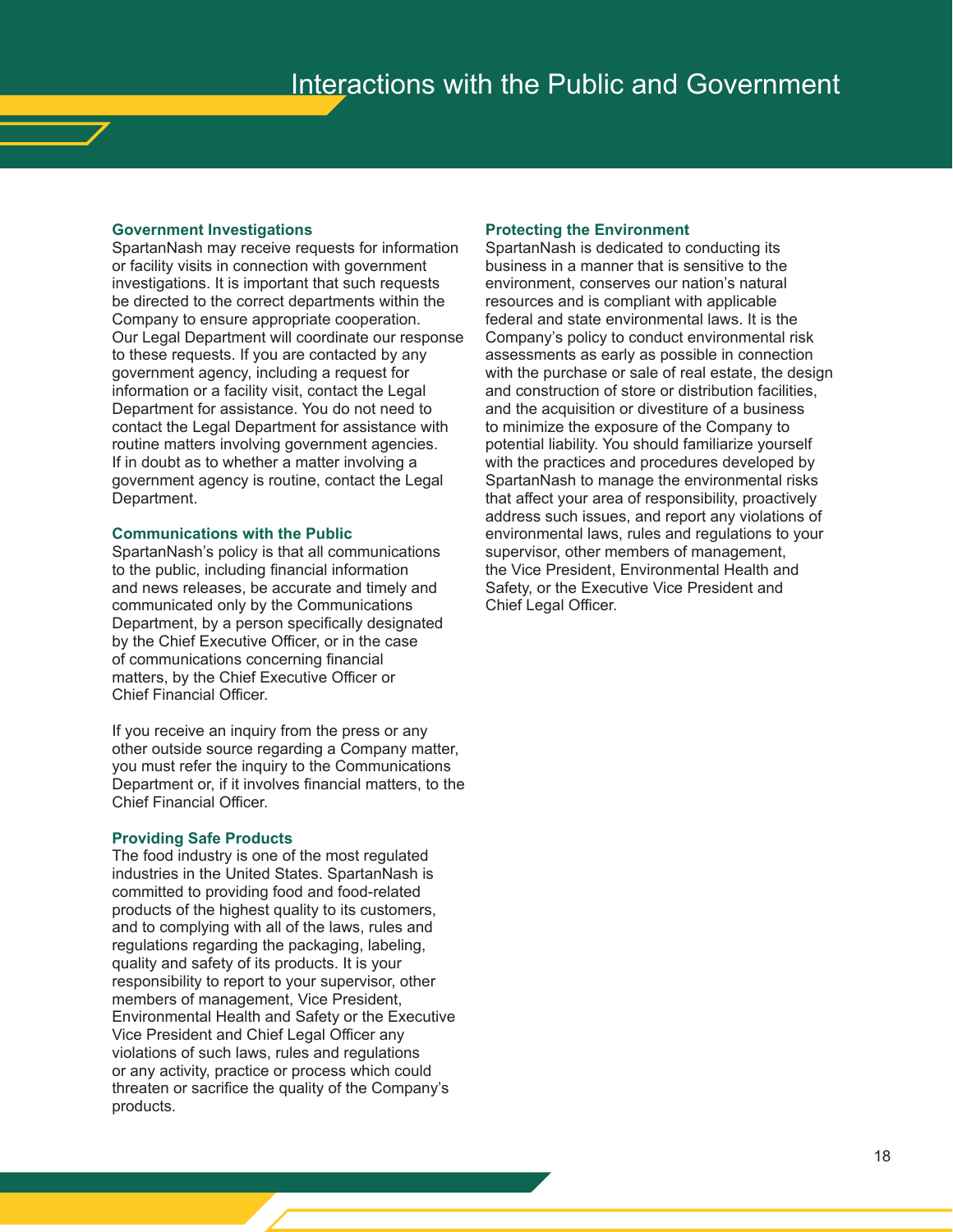#### **Compliance Committee**

The Compliance Committee is responsible for the (i) overseeing compliance with this Code of Conduct, (ii) establishing procedures to train Associates on the ethical principles, Company policies and laws which influence an Associate's job responsibilities, and (iii) discussing potential ethical or legal issues within the Committee or with other members of management as deemed necessary.

The Compliance Committee consists of the Chief Financial Officer, the Chief Legal Officer, Chief Human Resources Officer and the Vice President, Assistant General Counsel of the Company, and one or more other members of management appointed by the Chief Executive Officer.

#### **Day-to-Day Administration of the Code**

The Legal Department shall be responsible for the day-to-day administration of this Code.

#### **Certification of Compliance**

On an annual basis, the Executive Vice President and Chief Legal Officer will request a Certificate of Compliance from Associates at the level of manager and above, and others as identified by the Compliance Committee. This Certificate of Compliance requires each of the selected Associates to report any non-compliance with this Code (whether personally or by another) of which he or she has knowledge.

#### **Dealing with Reports of Non-Compliance**

Each report of non-compliance (whether through the certification process, Ethics Line or otherwise) will promptly be communicated to the appropriate persons within SpartanNash, who will arrange for an appropriate investigation into the matters reported. Such investigations may involve whichever internal or external resources the Executive Vice President and Chief Legal Officer or other Company authorities may direct. After diligent inquiry, the Executive Vice President and Chief Legal Officer will provide a report on the results of the Certificate of Compliance to the Audit Committee.

Any matter involving accounting, internal controls and audit matters must be reported to the Executive Vice President and Chief Legal Officer and the Vice President, Internal Audit, who will make a preliminary assessment of the nature and materiality of the matter. Any such matter deemed potentially material will promptly be reported to the Chair of the Audit Committee, and the Audit Committee will thereafter oversee the handling of the matter, including directing an appropriate investigation and response. The Executive Vice President and Chief Legal Officer will cause an appropriate investigation to be made into other matters involving accounting, internal controls and audit matters.

If the Executive Vice President and Chief Legal Officer or other investigating authority concludes that the investigation of any matter (other than those referred to the Chair of the Audit Committee) has substantiated the report of non-compliance, he or she shall report the results of the investigation to the appropriate level of management for a determination of the disciplinary action, if any, to be taken in response to such non-compliance. Results of such investigations shall also be reported to the Compliance Committee.

The Executive Vice President and Chief Legal Officer will provide a quarterly report to the Audit Committee regarding all accounting, internal controls and audit matters that are not immediately reported to the Chair of the Audit Committee, including analytics and the results of any investigation and the disposition of any such matter. The Audit Committee retains final responsibility and authority for the investigation and handling of any concerns or complaints relating to accounting, internal controls and auditing matters. The quarterly report shall also include the results of the investigation and disposition of any other matter involving material non-compliance with this Code.